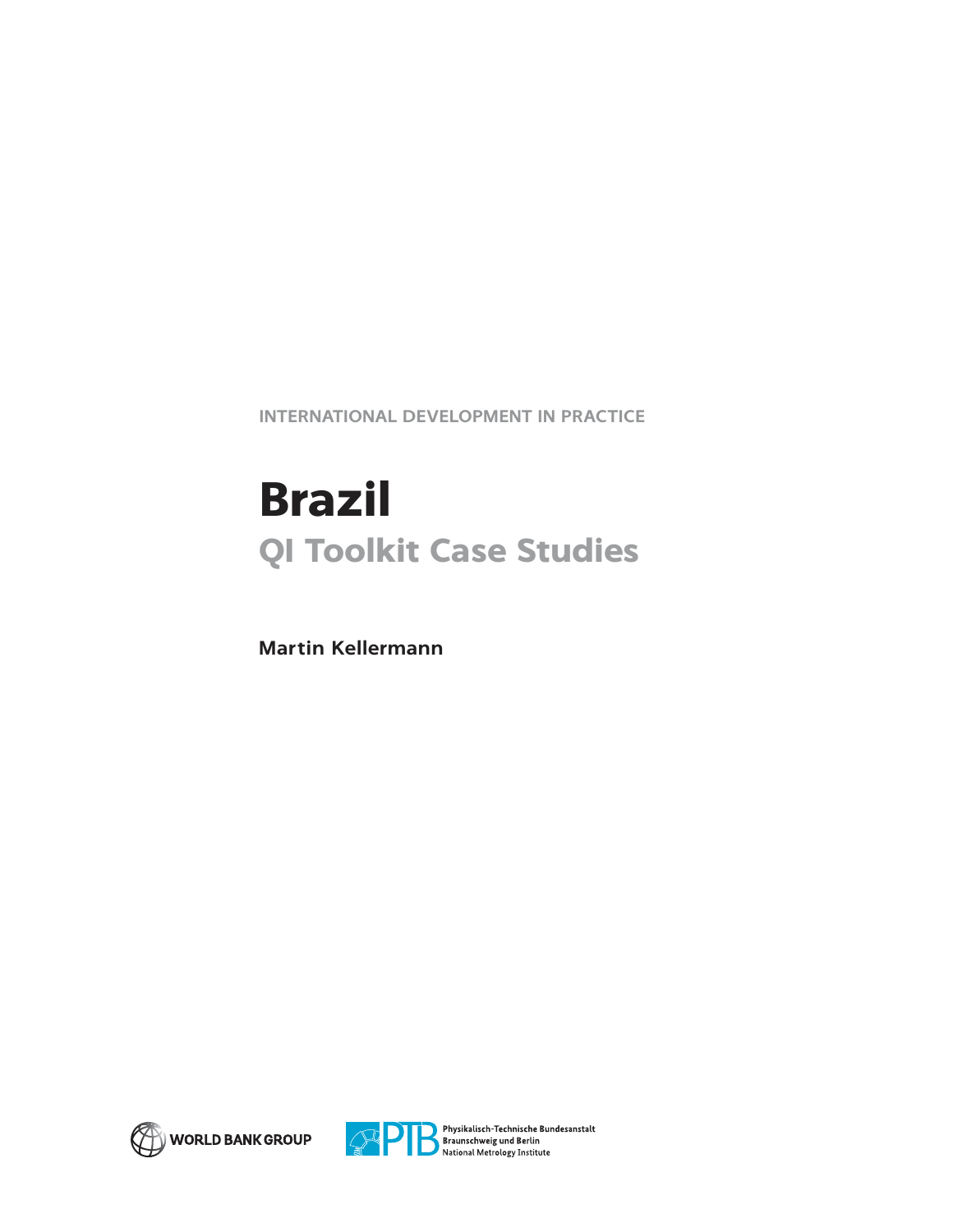© 2019 by International Bank for Reconstruction and Development / The World Bank and Physikalisch-Technische Bundesanstalt (PTB) 1818 H Street NW, Washington, DC 20433 Telephone: 202-473-1000; Internet: www.worldbank.org

Some rights reserved

1 2 3 4 22 21 20 19

Books in this series are published to communicate the results of Bank research, analysis, and operational experience with the least possible delay. The extent of language editing varies from book to book.

This work is a product of the staff of The World Bank with external contributions. The findings, interpretations, and conclusions expressed in this work do not necessarily reflect the views of The World Bank, its Board of Executive Directors, or the governments they represent, or those of PTB. The World Bank and PTB do not guarantee the accuracy of the data included in this work. The boundaries, colors, denominations, and other information shown on any map in this work do not imply any judgment on the part of The World Bank and/or PTB concerning the legal status of any territory or the endorsement or acceptance of such boundaries.

Nothing herein shall constitute or be considered to be a limitation upon or waiver of the privileges and immunities of The World Bank, all of which are specifically reserved.

#### **Rights and Permissions**



This work is available under the Creative Commons Attribution 3.0 IGO license (CC BY 3.0 IGO) http:// creativecommons.org/licenses/by/3.0/igo. Under the Creative Commons Attribution license, you are free to copy, distribute, transmit, and adapt this work, including for commercial purposes, under the following conditions:

- **Attribution**—Please cite the work as follows: Kellermann, Martin. 2019. "Brazil: QI Toolkit Case Studies." International Development in Practice. World Bank, Washington, DC; Physikalisch-Technische Bundesanstalt, Braunschweig, Germany. License: Creative Commons Attribution CC BY 3.0 IGO
- **Translations**—If you create a translation of this work, please add the following disclaimer along with the attribution: *This translation was not created by The World Bank and should not be considered an official World Bank translation. The World Bank shall not be liable for any content or error in this translation.*
- **Adaptations**—If you create an adaptation of this work, please add the following disclaimer along with the attribution: *This is an adaptation of an original work by The World Bank. Views and opinions expressed in the adaptation are the sole responsibility of the author or authors of the adaptation and are not endorsed by The World Bank.*
- **Third-party content**—The World Bank does not necessarily own each component of the content contained within the work. The World Bank therefore does not warrant that the use of any third-partyowned individual component or part contained in the work will not infringe on the rights of those third parties. The risk of claims resulting from such infringement rests solely with you. If you wish to re-use a component of the work, it is your responsibility to determine whether permission is needed for that re-use and to obtain permission from the copyright owner. Examples of components can include, but are not limited to, tables, figures, or images.

All queries on rights and licenses should be addressed to World Bank Publications, The World Bank Group, 1818 H Street NW, Washington, DC 20433, USA; e-mail: pubrights@worldbank.org.

Cover photo: © monsitj / iStockphoto.com. Used with permission; further permission required for reuse. Cover design: Debra Naylor / Naylor Design, Inc.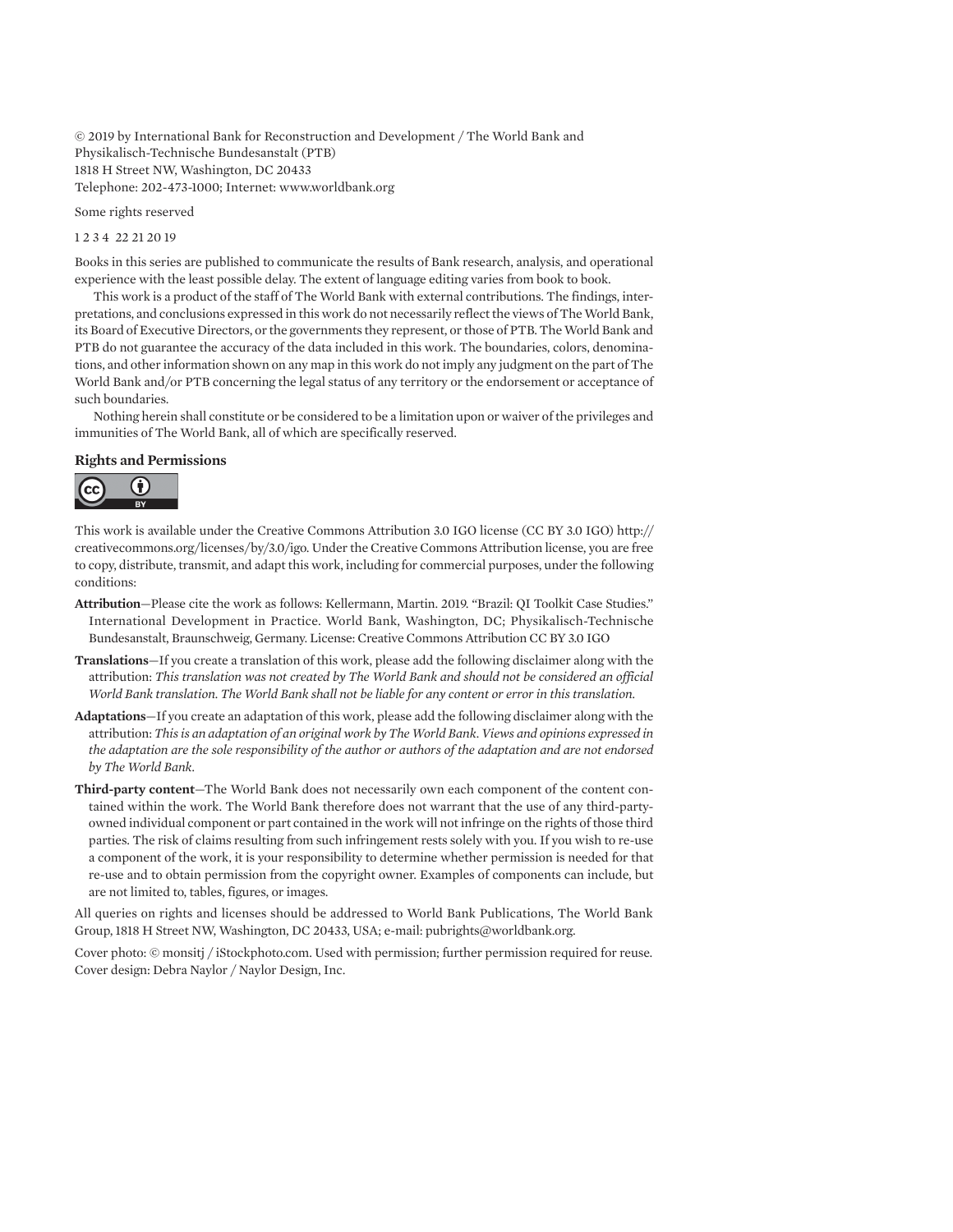## **Contents**

*Acknowledgments 5*

*About the Author 7 Abbreviations 9* Executive summary 11 Phase 1: National metrology laboratories 12 Phase 2: Calibration laboratories and accreditation system 13 Country context 14 General background 14 The economy in the 1970s and 1980s 14 Issues to be addressed 15 Objectives and project components 15 Phase 1: Establishment of INMETRO 16 Phase 2: Extending the QI 16 Phase 3: Equal partners 17 German investment 17 Project design and implementation 18 Modes of cooperation 18 Fields of cooperation 21 Stakeholders and their roles 24 The government 24 INMETRO 25 Universities 25 Industry 25 Outcomes 25 Calibration and measurement capabilities (CMCs) 26 Certified reference materials (CRMs) 27 Accreditation 27 Financial sustainability of INMETRO 28 Impact on trade 28 Problems encountered: Challenges and issues 29 Buildings 29 Materials and spare parts 30 Staff and training 30 Key success factors and lessons learned 31 Conclusion 32 Notes 33 References 33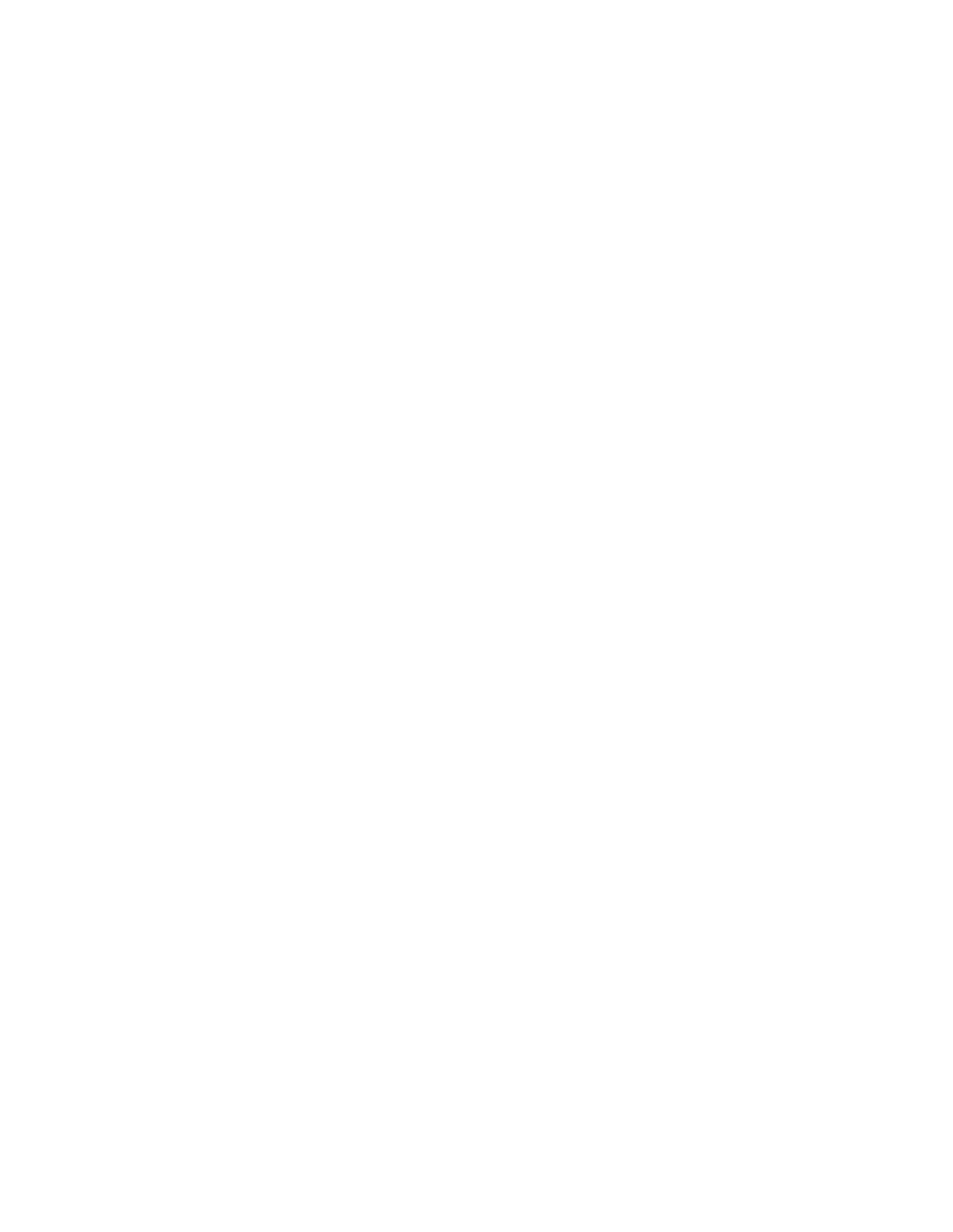## **Acknowledgments**

The content of this publication was developed jointly by the World Bank Group and the National Metrology Institute of Germany (PTB). The preparation of this toolkit was initiated by Christine Zhenwei Qiang, practice manager for the Global Investment and Competition Unit of the World Bank's Macroeconomics, Trade & Investment (MTI) Global Practice. It was subsequently led by Catherine Masinde, practice manager for the MTI Global Practice's Global Business Regulation Unit. The principal author of this toolkit is global quality infrastructure (QI) consultant Martin Kellermann.

The World Bank and PTB team that oversaw and contributed heavily to this publication consisted of Andrei Mikhnev, World Bank lead private sector specialist; Wafa Aranki, World Bank senior private sector specialist; Bin Zhai, World Bank private sector specialist; Susanne Wendt, PTB project coordinator; Solomon Stavis, World Bank consultant; and Alexis Valqui, PTB consultant.

The team would like to thank Marion Stoldt, Ulf Hillner, Selma Rasavac, and Miles McKenna for their excellent suggestions and thoughtful contributions.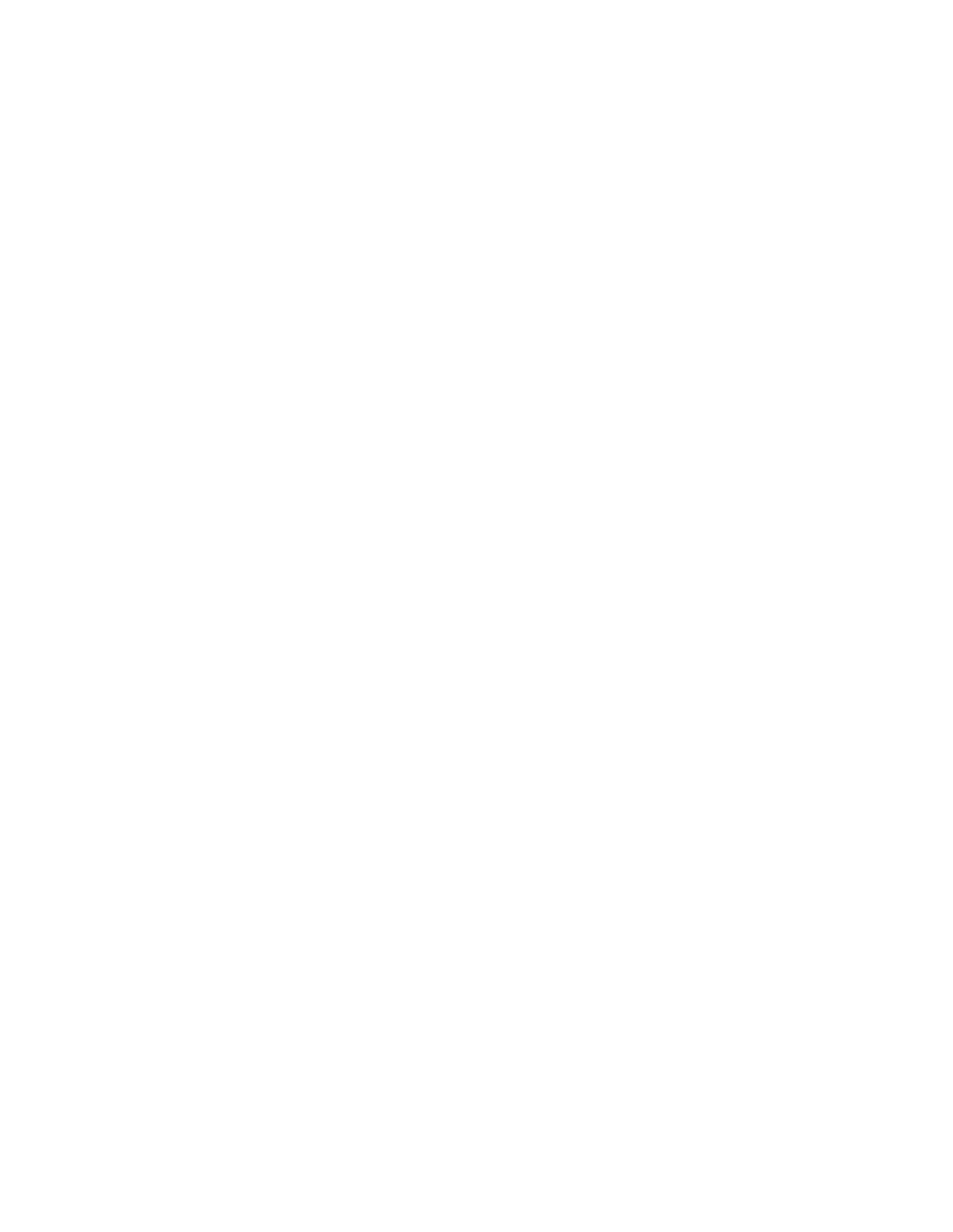## **About the Author**

**Martin Kellermann** has more than 40 years of experience working in quality infrastructure (QI), first in the South African Bureau of Standards and thereafter as a consultant all over the world. He has worked in Central Asia, the Middle East, East Africa, West Africa, and East Asia, advising governments and QI institutions on policy, strategy, and the reengineering of business activities, as well as facilitating the drafting of national quality policies and QI legislation. During this time, he worked with the World Bank, National Metrology Institute of Germany, International Organization for Standardization, International Trade Centre, United Nations Industrial Development Organization, United Nations Development Programme, and many other organizations, and he has contributed to and authored multiple publications on QI.

Kellermann holds a master's degree in mechanical engineering from Pretoria University. He has also studied accountancy at the University of the Witwatersrand's Graduate School of Business Administration and participated in the Executive Education Program of the Haas School of Business, University of California, Berkeley. Currently, Kellermann lives with his wife in South Africa.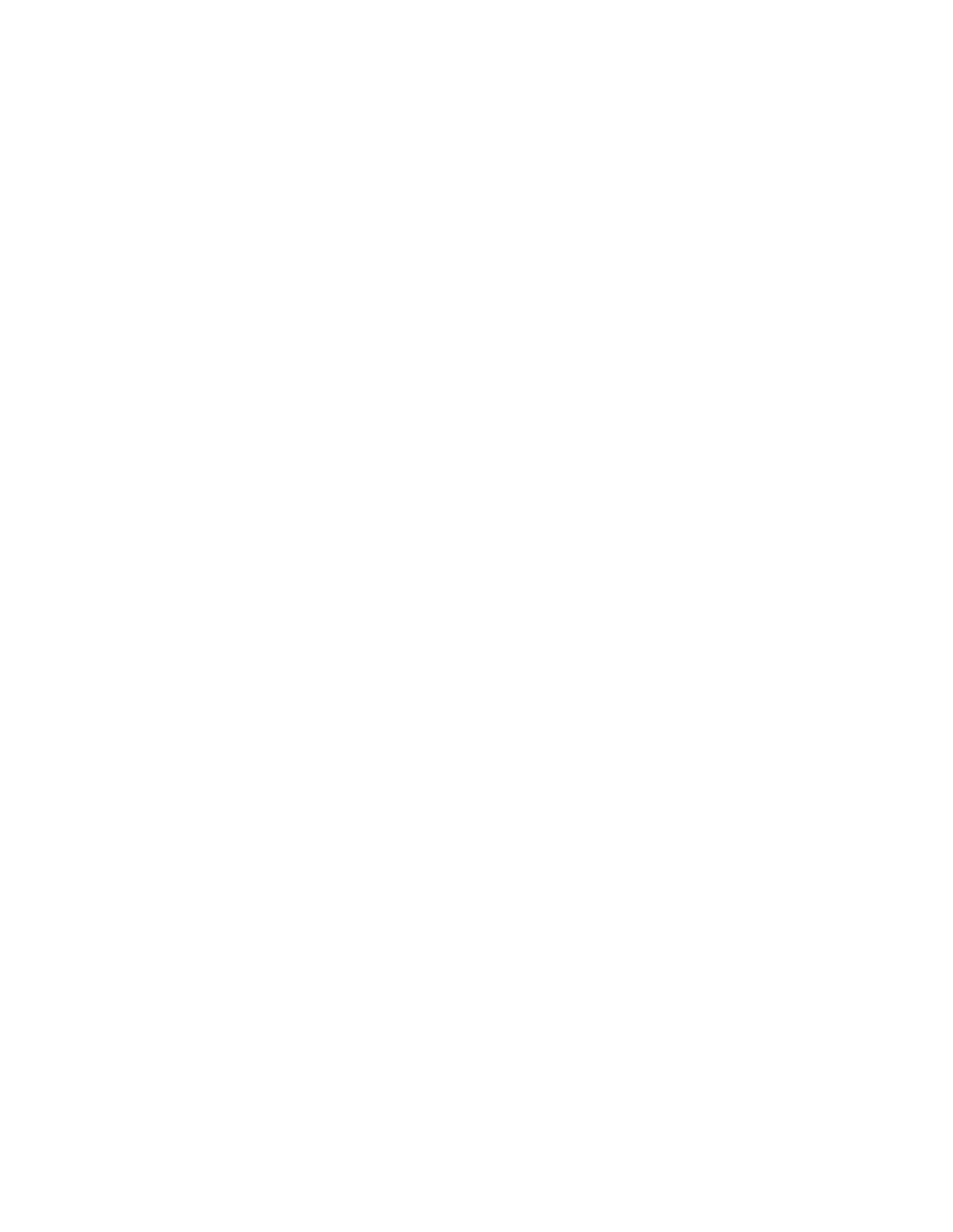## **Abbreviations**

| <b>BIPM</b>    | International Bureau of Weights and Measures               |  |
|----------------|------------------------------------------------------------|--|
| <b>CGCRE</b>   | General Coordination for Accreditation (Coordenação Geral  |  |
|                | de Acreditação do Inmetro)                                 |  |
| <b>CMC</b>     | calibration and measurement capabilities                   |  |
| <b>CRM</b>     | certified reference materials                              |  |
| <b>DM</b>      | deutsche mark (German mark)                                |  |
| GDP            | gross domestic product                                     |  |
| <b>TAF</b>     | <b>International Accreditation Forum</b>                   |  |
| <b>ILAC</b>    | <b>International Laboratory Accreditation Cooperation</b>  |  |
| <b>INMETRO</b> | National Institute of Metrology, Quality and Technology    |  |
|                | (Instituto Nacional de Metrologia, Qualidade e Tecnologia) |  |
| <b>INPM</b>    | National Institute for Weights and Measures (Instituto     |  |
|                | Nacional de Pesos e Medidas)                               |  |
| <b>KCDB</b>    | Key Comparison Database (of BIPM)                          |  |
| <b>NIST</b>    | National Institute for Standards and Technology (United    |  |
|                | States)                                                    |  |
| <b>NMI</b>     | national metrology institute                               |  |
| <b>PADCT</b>   | Program to Support Scientific and Technological            |  |
|                | Development (Programa de Apoio ao Desenvolvimento          |  |
|                | Científico e Tecnológico)                                  |  |
| <b>PTB</b>     | National Metrology Institute of Germany (Physikalisch-     |  |
|                | Technische Bundesanstalt)                                  |  |
| QI             | quality infrastructure                                     |  |
| SI <sub></sub> | <b>International System of Units</b>                       |  |
| <b>SME</b>     | small and medium enterprise                                |  |
| <b>UKAS</b>    | United Kingdom Accreditation Service                       |  |
| <b>UNIDO</b>   | United Nations Industrial Development Organization         |  |
| US\$           | U.S. dollar                                                |  |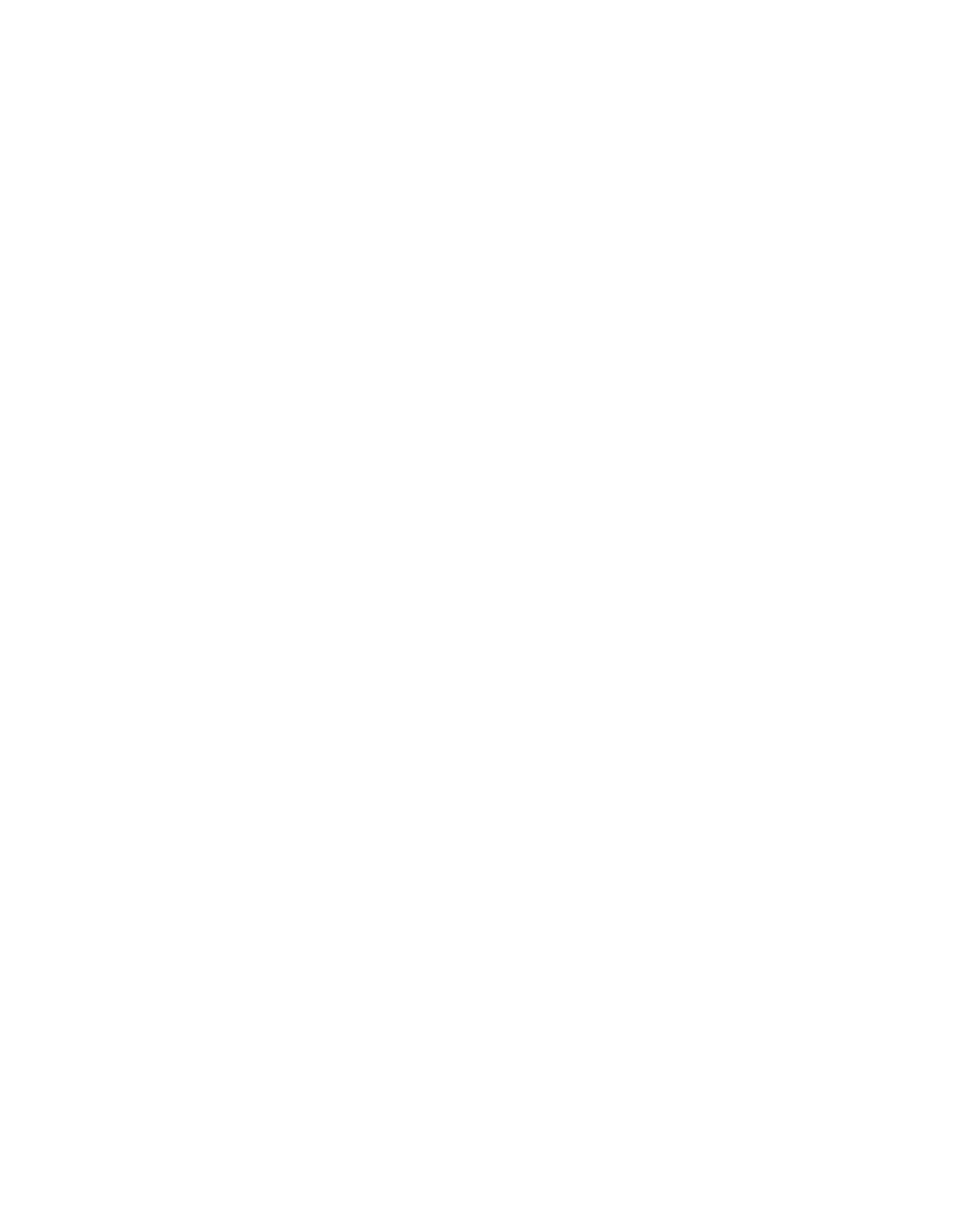## **Brazil** *QI Toolkit Case Studies*

*Abstract: Establishing a world-class quality infrastructure (QI) institution takes a long time and necessitates heavy investment in people, systems, and infrastructure. Brazil's National Institute of Metrology, Quality and Technology (INMETRO) developed from a small calibration laboratory to a leading national metrology institute at the international level, but it took three decades and the unstinting support of a development partner to do so.* 

## **EXECUTIVE SUMMARY**

In the 1960s and 1970s, Brazilian exports increased dramatically, driven by an increase in manufactured goods. But Brazil was experiencing a high-technology deficit in its trade balance. High-technology goods had to be imported into Brazil, and this deficit—US\$450 million in 1973—was projected to grow quickly to US\$1 billion. The government therefore adopted a strategy to enhance the technological autonomy of the Brazilian economy. In addition, Brazil was embarking on the development of nuclear power, and the envisaged power plants needed local technological backup in terms of operation and safety. The cooperation agreement signed between the government and the National Metrology Institute of Germany (PTB) in 1967 provided for capacity enhancement of Brazil's National Institute of Metrology, Quality and Technology (INMETRO). This cooperation was strengthened in 1975 after the signing of the agreement between Germany and Brazil for the transfer of nuclear power technology.

The involvement of PTB in INMETRO and other players of Brazil's quality infrastructure (QI) can be described in three phases:

- *Phase 1 (1967–85):* INMETRO was extensively supported in establishing the national metrology laboratories.
- *Phase 2 (1985–95):* The scope was broadened to also include the calibration laboratories and the accreditation system, thereby enhancing the QI system as a whole.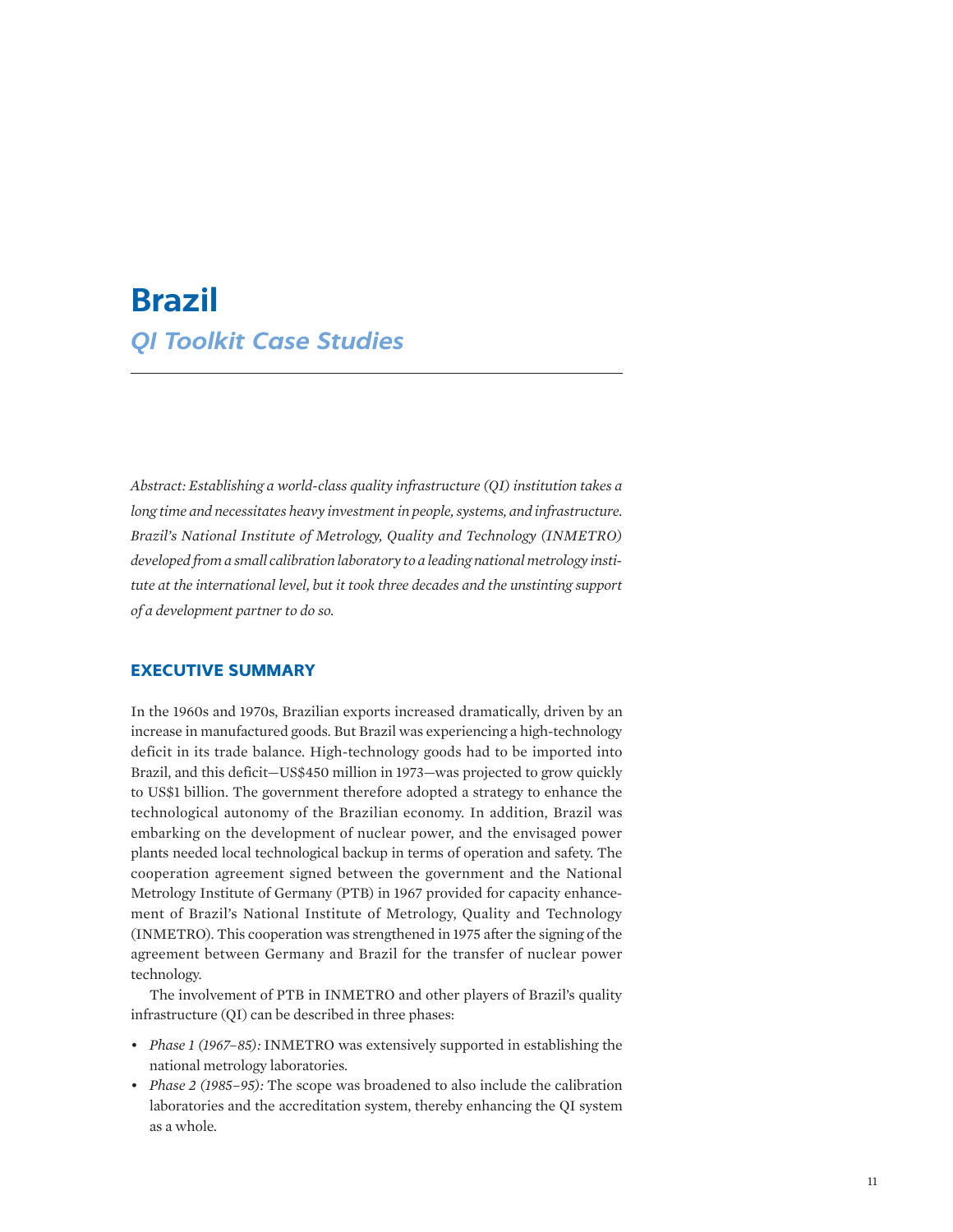• *Phase 3 (starting in 2002, with new agreements signed):* PTB and INMETRO established a more horizontal arrangement, operating as equal partners in metrological research and dissemination of knowledge.

This narrative describes the first two phases; the third phase is still operational and is not covered. Table 1 summarizes the overall results of QI reform in Brazil.

#### **Phase 1: National metrology laboratories**

PTB's involvement can be described as a matrix. On one level, it consisted of three modes—support in training, facilities, and equipment. These modes were implemented in a number of activities, namely scientific metrology, legal metrology, and accreditation. The amount and kind of support were continuously aligned with the needs as determined at the time.

**Training.** The Brazilian government took the first steps to strengthen metrology training by sponsoring the postgraduate training of 40 metrology students at the Federal University of Rio de Janeiro in 1975 and 1976. Many of these students joined INMETRO. Twenty of them were sent to PTB in Germany for about 18 months to be trained in high-technology metrology. On their return, they became the core around which INMETRO was developed. In the years following, PTB seconded a number of highly trained metrology experts to INMETRO, some of whom were involved for quite a few years, and others for shorter periods.

**Facilities.** The Brazilian government also took the first steps to establish its metrology facilities by providing funds for new INMETRO laboratories in 1971. Additional funds were made available from the Program to Support Scientific and Technological Development (PADCT), which was funded by the World Bank. Unfortunately, the completion of the buildings took many years because of bureaucratic idiosyncrasies and funds that were not forthcoming from subsequent governments. This procrastination had serious implications for the

#### **TABLE 1 Snapshot of quality infrastructure (QI) reform in Brazil**

| <b>BEFORE REFORM</b>                                                                                                                                                                        | <b>AFTER REFORM</b>                                                                                                                                                                                                        |
|---------------------------------------------------------------------------------------------------------------------------------------------------------------------------------------------|----------------------------------------------------------------------------------------------------------------------------------------------------------------------------------------------------------------------------|
| Brazil's National Institute of Metrology, Quality and<br>Technology (INMETRO) is established in 1971, but its services<br>relate mostly to legal metrology and a little bit of calibration. | INMETRO is the recognized national metrology institute (NMI) of<br>Brazil; it has realized national primary measurement standards, and a<br>vast number of independent calibration laboratories have been<br>established.  |
| INMETRO does not have any international recognition.                                                                                                                                        | INMETRO has advanced to a globally well-respected NMI and is in the<br>top 20 in calibration and measurement capabilities (CMCs) listed in<br>the BIPM's Key Comparison Database.                                          |
| Brazil does not have a national accreditation body, and the<br>metrology division of INMETRO provides some recognition<br>of calibration laboratories as a stopgap measure.                 | Brazil has a national accreditation body, the General Coordination for<br>Accreditation (CGCRE), which is a signatory to the ILAC and IAF<br>mutual recognition arrangements.                                              |
| Brazilian manufacturers have to rely on accredited<br>laboratories abroad to test their products for international<br>markets. This is an expensive and time-consuming challenge.           | Brazilian manufacturers enjoy the services of Brazilian conformity<br>assessment service providers that have been accredited and whose<br>measurements are traceable to international standards through<br><b>INMETRO.</b> |

*Note:* BIPM = International Bureau of Weights and Measures. IAF = International Accreditation Forum. ILAC = International Laboratory Accreditation Cooperation.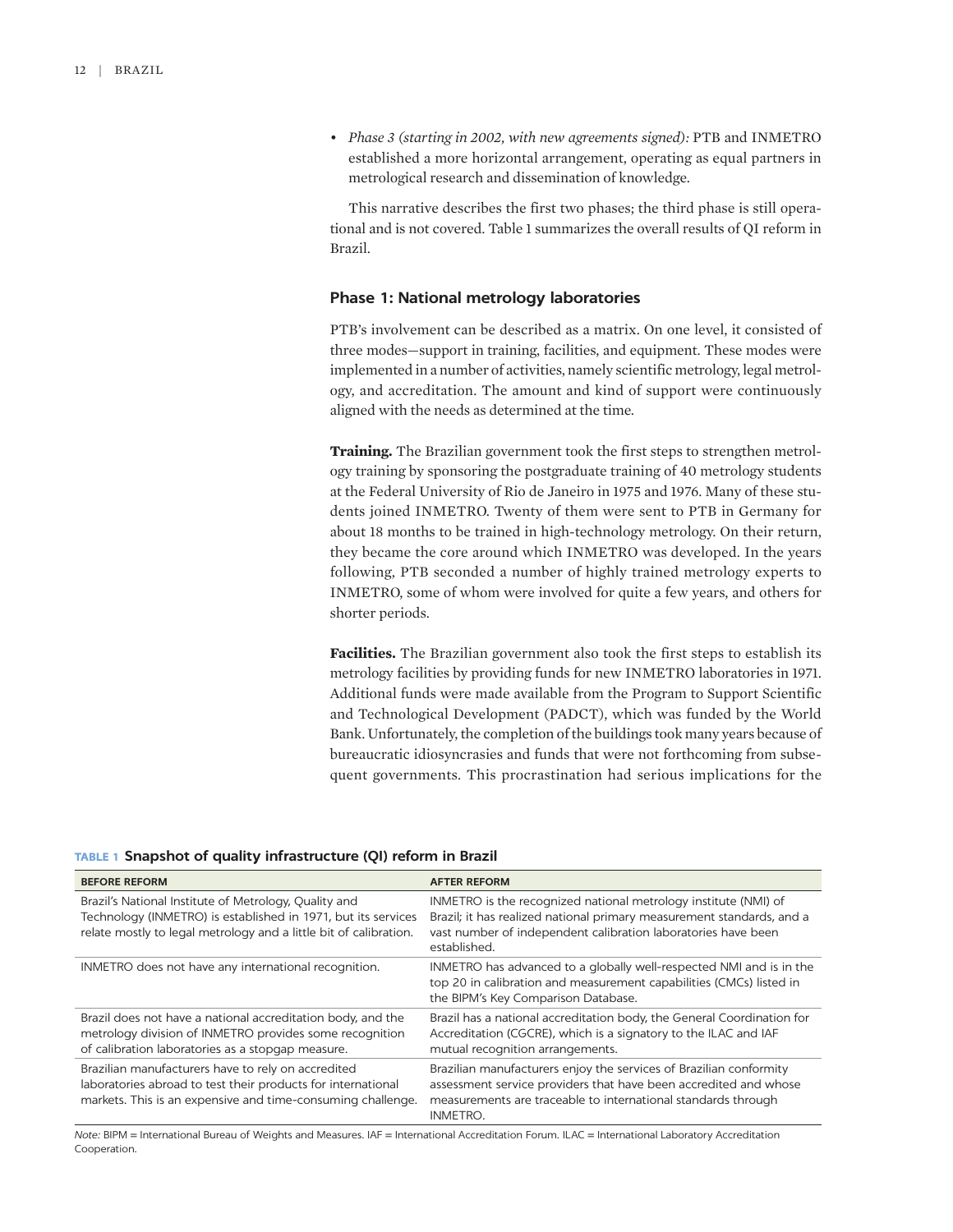development of INMETRO because new equipment could not be delivered and commissioned for months, sometimes years. By 1989, some of the buildings were still not completed, but fortunately that did not have a further impact on the PTB project.

**Equipment.** PTB's technical support started with the calibration of the metrology equipment already in use by INMETRO. This provided traceability to international standards that had been lacking up to that point, and results from calibrated instruments of the industry were accepted internationally for the first time. PTB provided some serious high-technology measuring equipment from 1971 until 1985, valued at DM 5.1 million.<sup>1</sup> This was necessary because the government had placed a ban on the importation of any electronic equipment and components until 1985. Thereafter PTB still provided equipment worth DM 0.7 million until 1995, even though INMETRO was able to source funding from the PADCT program.

Once the high-technology equipment was commissioned, INMETRO took the next step—realizing its own primary measurement standards. The international standards for the base units of the International System of Units (SI) are definitions in terms of natural constants, and each national metrology institute (NMI) has to build a piece of equipment to realize this definition in the real world. In this, INMETRO was initially supported by PTB expertise, but slowly INMETRO developed its own, ably supported by the workshop that had been established with PTB support in the meantime.

The next step for INMETRO was to gain international recognition of its prowess through the listing of its calibration and measurement capabilities (CMCs) on the Key Comparison Database (KCDB) managed by the International Bureau of Weights and Measures (BIPM). Such a listing is possible only after interlaboratory comparisons between INMETRO and other recognized NMIs, followed by a peer review of the results.

INMETRO listed its first CMC in 1994, after which progress was fairly rapid. Between 1994 and 2000, Brazil participated in 15 intercomparisons, of which 10 were in fields in which PTB provided support. By 2012, Brazil had participated in almost 150 comparisons, the 16th-highest number in the world. INMETRO had taken about three decades to advance from an insignificant calibration laboratory to a globally respected NMI with PTB support—a position that has since been further reinforced.

#### **Phase 2: Calibration laboratories and accreditation system**

During the second phase of PTB involvement, the focus shifted more to the independent calibration laboratories. No accreditation body had been established in Brazil; hence, the metrology division of INMETRO started "recognizing" calibration bodies after assessing their technical competency in accordance with INMETRO's own requirements.

Once ISO/IEC Guide 25 (the forerunner of ISO/IEC 17025, "General Requirements for the Competence of Testing and Calibration Laboratories") was published in 1990, the calibration laboratories needed to get properly accredited.2 The accreditation activities were moved to an independent accreditation division in INMETRO, the General Coordination for Accreditation (CGCRE). This paved the way for the CGCRE's recognition by the International Laboratory Accreditation Cooperation (ILAC) and International Accreditation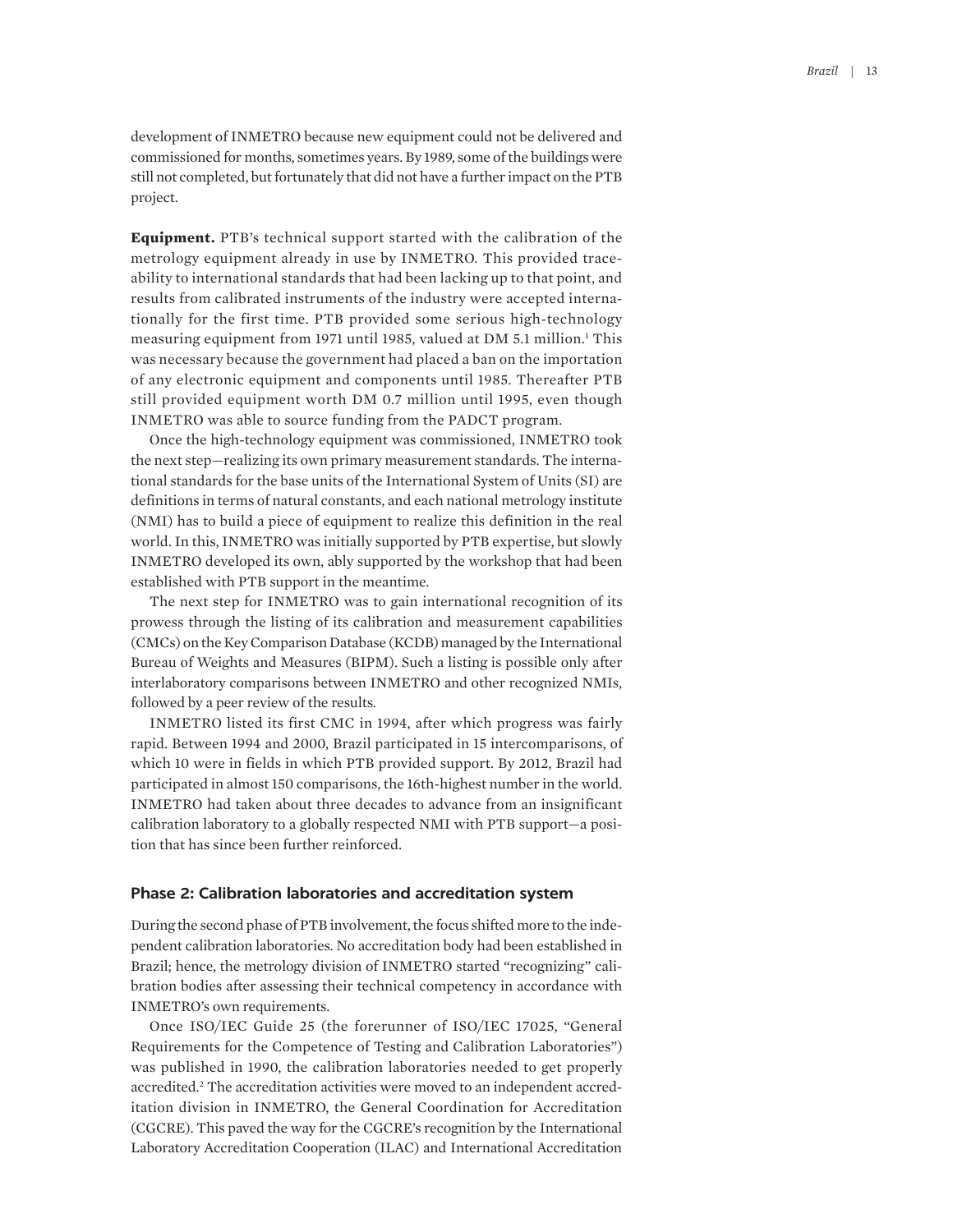Forum (IAF) in 2000 and 2008, respectively. The Brazilian calibration system has become an important part of the overall QI, and its international recognition through accreditation even more so.

## **COUNTRY CONTEXT**

#### **General background**

Brazil is the largest country in South America. As the world's fifth-largest country by both area and population, it is the largest country to have Portuguese as an official language—and the only one in the Americas. Bounded by the Atlantic Ocean on the east, Brazil has a coastline of nearly 7,500 kilometers. It borders all other South American countries except Ecuador and Chile and covers 47.3 percent of the continent's land area.

Brazil's economy is the world's ninth-largest by nominal gross domestic product (GDP) and seventh-largest by GDP (purchasing power parity, PPP) as of 2015. A member of the BRICS group,<sup>3</sup> Brazil until 2010 had one of the world's fastest-growing major economies, with its economic reforms giving the country new international recognition and influence. But this was not always the case.

#### **The economy in the 1970s and 1980s**

In the late 1960s and early 1970s, growth of Brazilian exports exploded (for example, doubling from 1971 to 1973). Equally impressive was the increase in industrialized goods (for example, from 28 percent of total exports in 1971 to 40 percent in 1974). Hence, the quality of exported goods increasingly became an issue as economic operators needed to overcome the technical barriers to trade in Europe and the United States. Evidence of product conformity to standards and technical regulations frequently had to be provided by organizations outside Brazil and even South America because the national institutions lacked technology and international recognition. This was expensive and put Brazilian products increasingly at a disadvantage in these markets (Gonçalves 2013).

Furthermore, all through the 1970s, Brazil experienced what can be identified as a high-technology deficit concerning its trade balance. In 1972, for example, it was on the order of US\$450 million, and it was projected to grow to US\$1 billion as local companies were growing and demanding more and more hightechnology equipment in support of their activities (Gonçalves 2013).

Hence, technological autonomy became a stated goal of the government. With funds from the World Bank and assistance from the United Nations Industrial Development Organization (UNIDO), the Program to Support Scientific and Technological Development (PADCT) was designed, with an emphasis on high-technology industries such as electronics, chemistry, and aeronautics. The PADCT had a 1973–74 budget of US\$700 million (Gonçalves 2013).

In addition, in 1971, the Brazilian government decided to build a 750 megawatt nuclear power plant in Angra dos Reis (a city in the state of Rio de Janeiro) because improving the energy supply was an important aspect of Brazilian industrial development. The Companhia Brasileira de Tecnologia Nuclear, which was given the responsibility for planning and implementing the country's electro-nuclear energy program, was established at the same time. Brazil also signed an agreement with Germany in 1975 to transfer nuclear energy technology.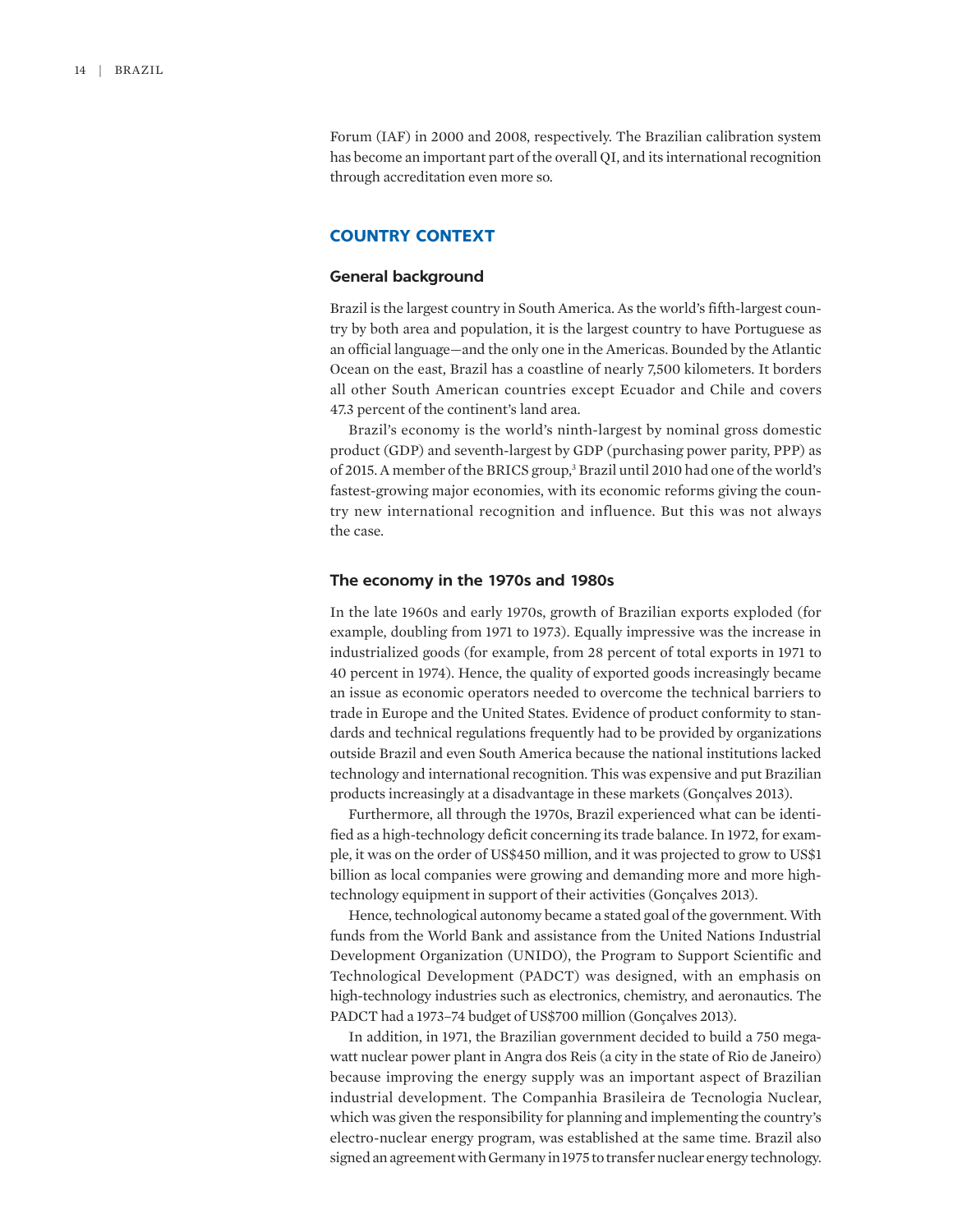All of this required a high level of technology, and the nuclear energy industry was to benefit from the PADCT as well.

## **ISSUES TO BE ADDRESSED**

One of the many issues that had to be addressed to close the obvious technology gap in the late 1960s and early 1970s was the lack of a sophisticated and internationally recognized metrology system. In 1961, the National Institute for Weights and Measures (INPM) was established. The INPM provided a very small set of services related to trade metrology, without any international recognition and without any department specifically dedicated to scientific metrology.

Then, in 1967, regulatory agencies for weights and measures were established at the state level to enforce trade metrology regulations in the 27 states making up the vast territory of Brazil. In the same year, a national metrology policy was promulgated with the force of law. This policy determined that Brazil would exclusively use the SI for measuring units and that the country should become involved in BIPM and International Organization of Legal Metrology (OIML) activities at the international level.

Even though the Brazilian government had started to establish the national metrology system in the early 1960s, its efforts were focused on developing Brazil from within, and it was not yet ready to accept support from outside. This stance changed somewhat in the early 1970s, as the government started to consider the importance of incorporating foreign technologies in national entities as a measure for faster economic growth. Insights of senior INPM management, gained during visits to PTB in the early 1970s, were key in developing a new strategy for the development of the Brazilian metrology system.

This new strategy allowed Brazil, from the mid-1970s until the late 1990s—a relatively short time for such endeavors—to establish a well-respected national institute, INMETRO. INMETRO is a key organization in the wider QI of Brazil that is overseen at the policy level by the National Metrology, Standardization and Industrial Quality Council (CONMETRO), chaired by the Minister of Development, Industry and Foreign Trade.4

During this period, sound investments were made by the Brazilian government in INMETRO, and technological capacity was enhanced with the assistance of international agencies and through cooperative agreements with other more-advanced national institutes, primarily PTB regarding metrology. Over and above its standing in the international metrology community, PTB's role as the major technology partner was strengthened by the 1975 agreement between Germany and Brazil regarding the transfer of nuclear energy technology. During PTB's long involvement with INMETRO, its position changed from a senior technology provider to an equal partner with INMETRO in pursuing specific metrology goals.

## **OBJECTIVES AND PROJECT COMPONENTS**

The development of metrology in Brazil can be seen as following three distinct phases:

• *Phase 1 (1967–85)* was primarily concerned with the establishment of INMETRO and developing its capabilities.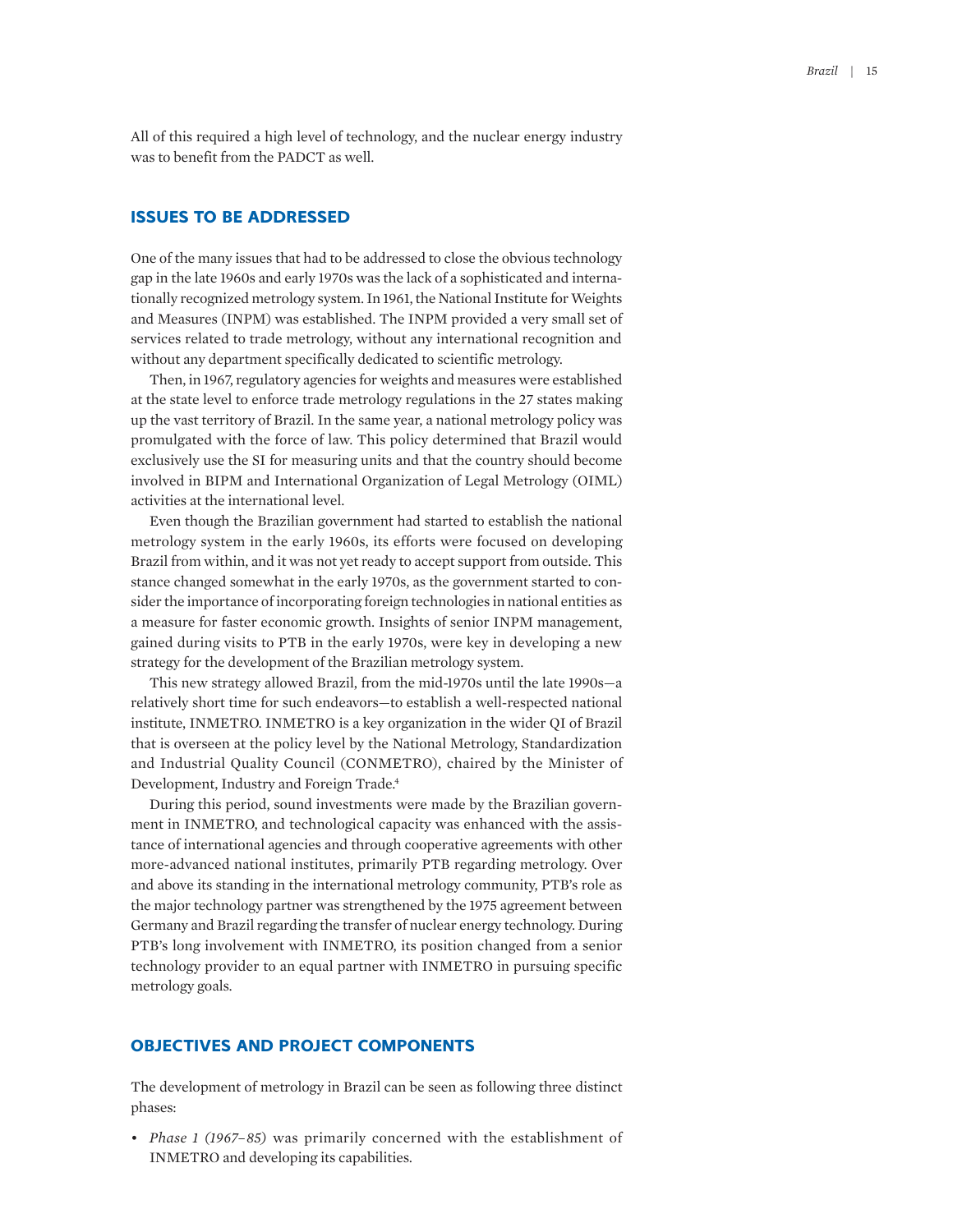- *Phase 2 (1985–95)* had a broader scope and considered the conformity assessment system as a whole, with the metrology component focusing more on a network of calibration laboratories and an accreditation body.
- *Phase 3 (starting in 2002)* envisaged a more horizontal cooperation in scientific and technology fields, with PTB and INMETRO as equal partners.

This narrative focuses largely on the development of INMETRO during 1967–95, the period in which INMETRO was established and reached international recognition. The developments after 2002 are not discussed in this publication.

## **Phase 1: Establishment of INMETRO**

In 1967, a first agreement between the Brazilian government and PTB was signed. The objective of this agreement was to establish (a) a public institution in Brazil that would be responsible for the realization and dissemination of international measurement standards and methods within Brazil, and (b) an increased awareness of legal metrology. The components included a variety of measures focusing on scientific and industrial metrology, such as

- Consultancy on the establishment of the metrology laboratories of INMETRO;
- Supply of equipment for scientific and industrial metrology and their initial calibration;
- Training of Brazilian professionals through long- and short-term stays of PTB experts in INMETRO and similarly of INMETRO staff in PTB;
- Transfer of technical literature and documentation; and
- Seminars and consultations.

The signing of the nuclear agreement between Germany and Brazil in 1975 reinforced the agreement between the Brazilian government and PTB. Sophisticated technology in almost all metrology fields had to be established to support processes and safety measures for the production of nuclear energy. PTB had the necessary expertise, and the 1967 agreement was appreciably enhanced from 1976 to 1985.

In 1971, the government allocated funds to build the National Centre for Metrology, and in 1973 a new law was promulgated establishing the modern QI of Brazil.5 The INPM's responsibilities were extended, and the INPM was henceforth known as INMETRO. But it would take some years before the new buildings were completed and the measurement equipment installed and commissioned. In the meantime, the training of INMETRO staff was intensified, and German experts were sent to Brazil for longer periods to support the establishment of INMETRO's metrology laboratories.

## **Phase 2: Extending the QI**

The second phase of establishing the QI of Brazil lasted from about 1985 to 1995, after which time the agreement between the government of Brazil and PTB came to an end. During this second phase, the demand for quality management system certification of companies involved in international markets increased dramatically after the publication of ISO 9001 ("Quality Management Systems—Requirements") in 1987.<sup>6</sup> The requirements for quality management systems, such as ISO 9001, included calibration of companies' measuring equipment in production and testing.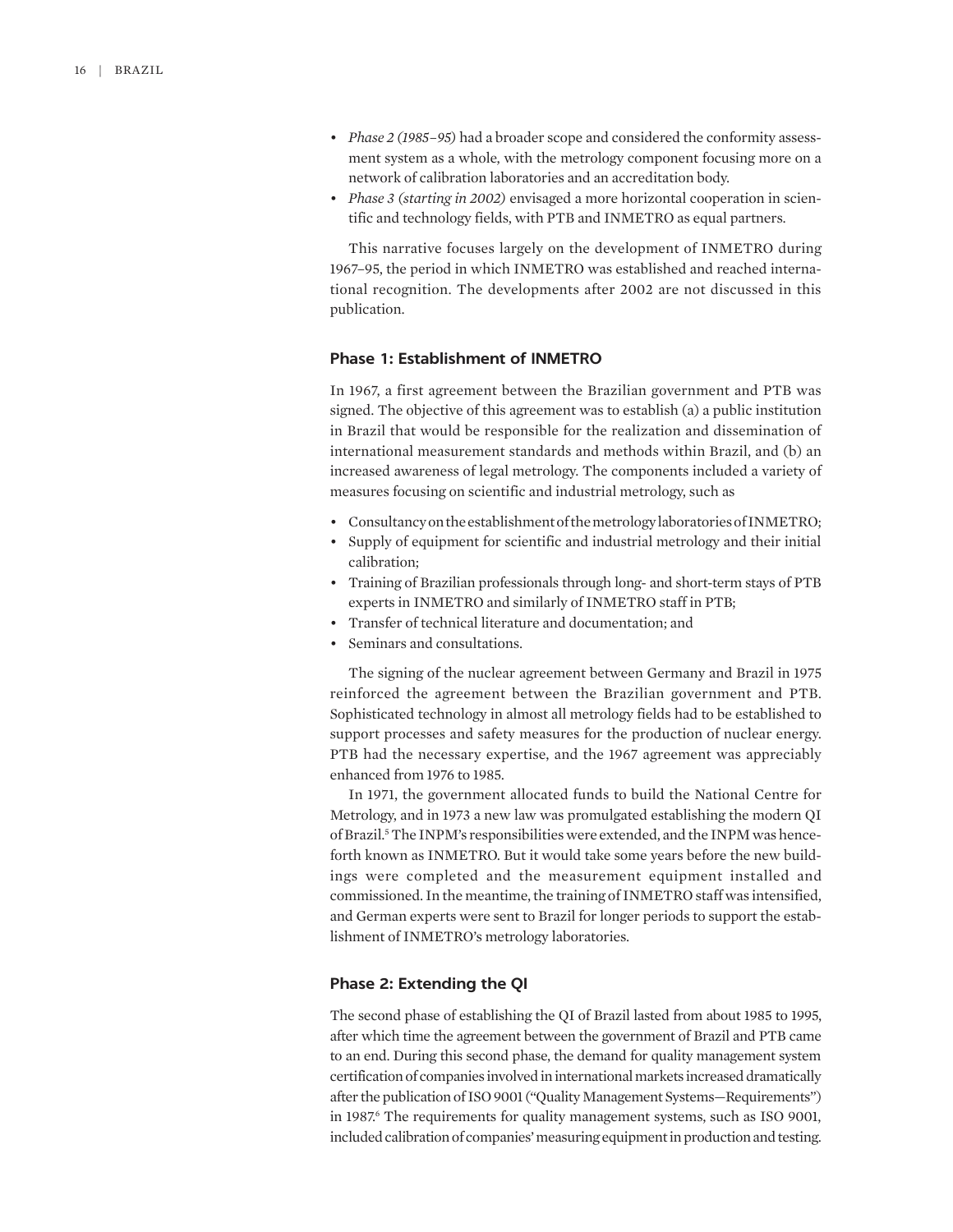Hence, the need for competent calibration laboratories rose dramatically in Brazil. Moreover, exporting companies had to have their products tested in accredited laboratories in order to gain acceptance in foreign markets.

This second phase of PTB support was therefore marked by the establishment of calibration laboratories and the parallel establishment of a national accreditation body. The Brazilian government designated INMETRO as the only national accreditation body it would recognize. Because INMETRO did not provide any conformity assessment services, this combination of metrology and accreditation, even though unusual, did not constitute a conflict of interest because calibration is not considered to be a conformity assessment service.

During the second phase, the new buildings of the National Centre for Metrology were completed with significant technical input from PTB experts seconded to INMETRO and from senior INMETRO staff who had spent many months at PTB laboratories in Braunschweig, Germany. An unforeseen key outcome was the establishment of workshops through PTB expertise that could maintain and repair INMETRO's extensive body of measuring equipment. PTB experts were also instrumental in supporting the nascent accreditation body in INMETRO, the CGCRE, in its first steps to ultimately gain international recognition through ILAC and the IAF in 2000 and 2009, respectively, under a United Kingdom Accreditation Service (UKAS) project.

## **Phase 3: Equal partners**

INMETRO's status increased continuously during the latter part of the 1990s. Hence, the third phase of cooperation between INMETRO and PTB had a totally different character. Signed in 2002, the new agreement was no longer characterized by one organization supporting the other directly but by two organizations that would engage as equal partners in research and dissemination projects, reflecting the capacity built in the preceding years. The activities centered on scientific, industrial, and legal metrology as well as accreditation, and both parties included their priorities in the agreement regarding metrology in chemistry and other advanced fields of metrology.

INMETRO became a close partner of PTB for the dissemination of metrological knowledge in both Latin America and Africa, especially in countries that hardly had any metrology infrastructure established (for example, in Mozambique, where Portuguese is also the spoken language). In this sense, the capacity development of INMETRO through PTB allowed it to gradually become an equal partner, and ever since, the two organizations have engaged in cooperative projects in research and development.

### **German investment**

Germany's investment in the project is demonstrated in three areas (PTB 1995): (a) project finances provided by the Federal Ministry for Economic Cooperation and Development (BMZ), (b) PTB personnel seconded to Brazil, and (c) the equipment provided.7

**Project finances.** The BMZ provided the following in direct project funding:

- *Funds earmarked in 1969:* DM 2.682 million
- *Funds added in 1977:* DM 3.500 million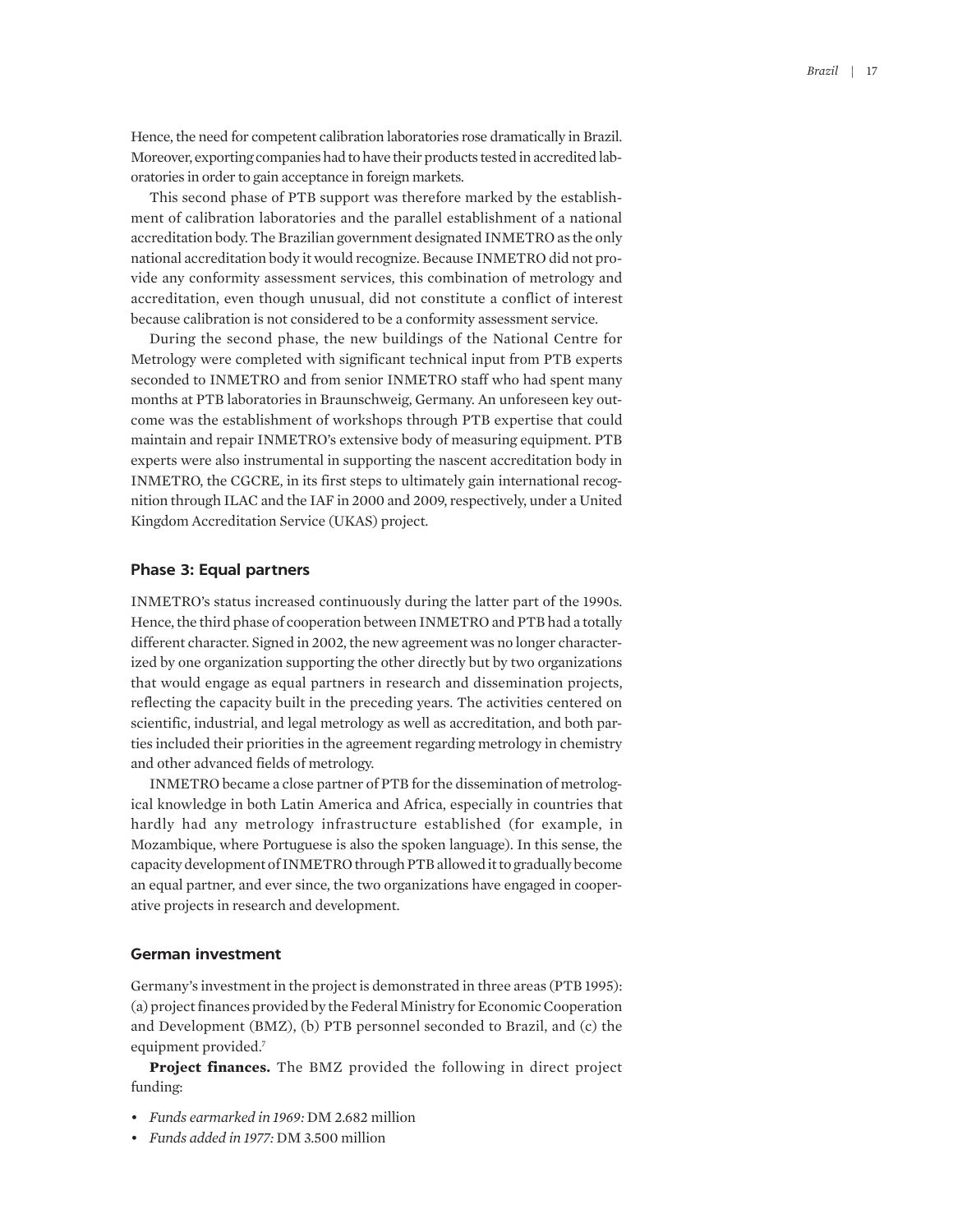- *Funds added in 1985:* DM 3.079 million
- *TOTAL:* DM 9.261 million.

**PTB personnel.** PTB seconded three long-term experts to INMETRO in Brazil. Those experts performed the following:

- *Establishment of mechanical workshop:* March 1981 to October 1995 (55 worker-months)
- *Scientific consultancy:* July 1983 to December 1987 (54 worker-months)
- *Establishment of electrical workshop:* September 1986 to December 1989 (39 worker-months).

In addition, PTB provided short-term experts to Brazil, as follows:

- *1981–87:* 5 short-term experts, approximately 5 person-months
- *1988–91:* 5 short-term experts, approximately 5 person-months
- *1992–93:* 11 short-term experts, approximately 5 person-months.

The costs for these and other PTB personnel involved in the project amounted to about DM 5.4 million from 1985 to the project's end in 1995. The earlier PTB personnel costs were not specifically identified.

**Equipment.** The value of equipment supplied by PTB to Brazil was as follows:

- *Until 1985:* DM 5.1 million
- *1986–95:* DM 0.7 million
- *TOTAL:* DM 5.8 million.

## **PROJECT DESIGN AND IMPLEMENTATION**

The development of metrology in Brazil is probably best understood within a matrix of modes and fields of cooperation. The capacity building in INMETRO could be characterized as consisting of three main modes—training, equipment, and facilities—each of which received more or less attention depending on the situation at the time. These modes applied to various fields of cooperation, first in scientific and industrial metrology because this was identified as the major need for Brazil in the beginning. Second, some work was also done in legal metrology, although to a much lesser extent than scientific metrology. Finally, accreditation was targeted in the latter part of the INMETRO development, when accreditation rose to prominence globally in the 1990s.

#### **Modes of cooperation**

#### *Training*

Brazil started a process of training young researchers in the metrological field in 1975 and 1976 through a project called Criptônio, which had two phases. The first phase consisted of full-time postgraduate courses of a year for engineers, whereby 40 students were trained in the various fields of metrology. This took place at the Federal University of Rio de Janeiro, which was considered to be the biggest research and educational institute for engineering in Latin America. On completion of the postgraduate course, many joined INMETRO and teamed up initially with foreign experts through a UNIDO program to design and build the new INMETRO laboratories.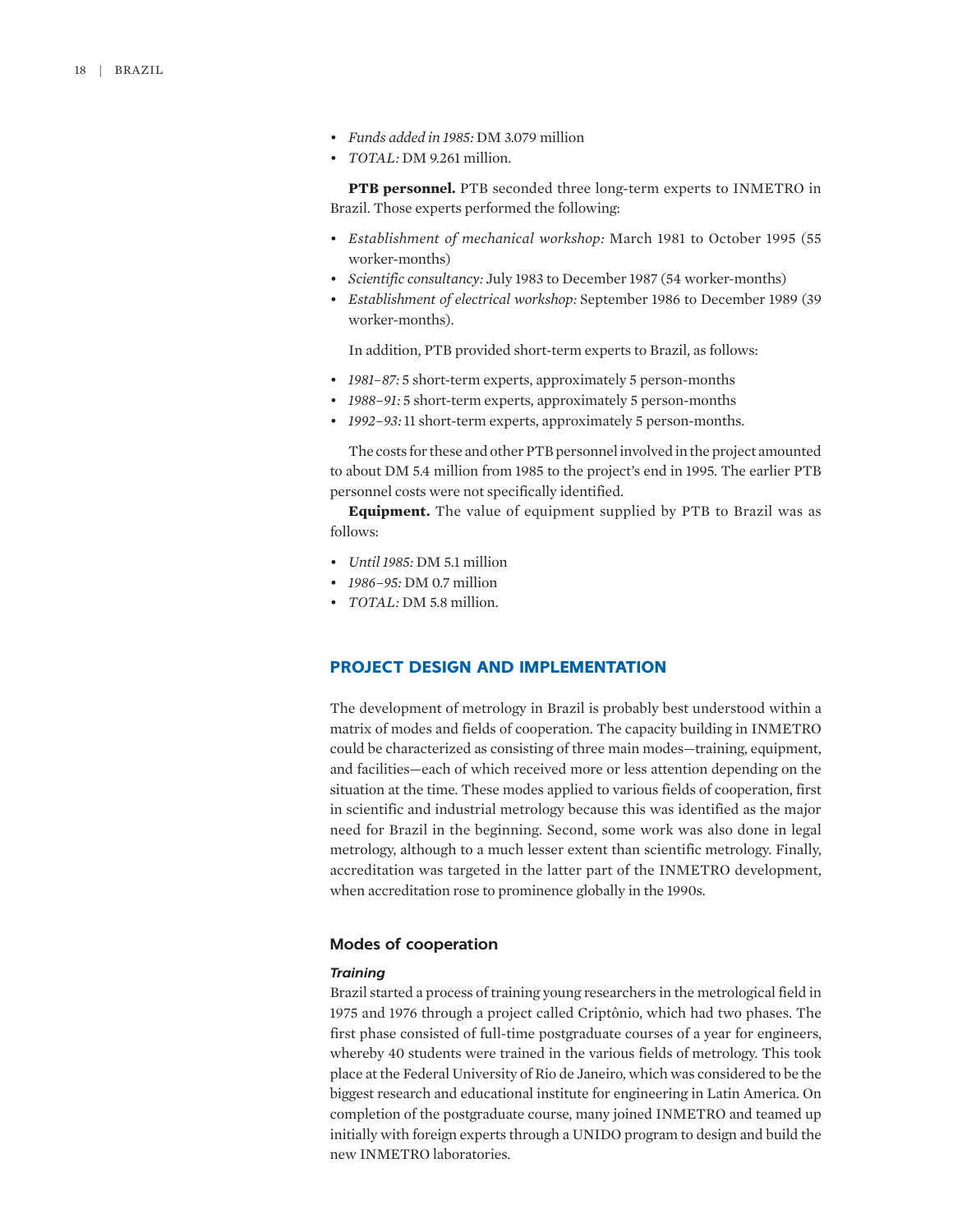In the second phase, many of these postgraduate students went to Germany under the PTB cooperation agreement, to stay for roughly a year and a half. They spent the first five months learning German, and the rest of the time either at PTB in Braunschweig (those working in scientific and industrial metrology) or at the German Metrology Academy (DAM) in Munich (those working in legal metrology).8 Between 1980 and 1982, about 20 INMETRO metrologists went to Germany for this intense training. These long stays were later augmented by a number of short courses and technical visits by INMETRO personnel to PTB over the years. During 1971–87, there were 20 such visits, which increased to 38 visits in 1988–94. The Brazilian government financed some of these; others were partially financed by PTB.

But this training arrangement also presented some serious challenges. As a result of the extreme technical requirements in the field of scientific metrology, the duration of stay in Germany for trainees had been set very high. Owing to the still-limited human resources in the scientific metrology field at INMETRO, not all the envisaged training could be initiated. Staff were sometimes simply indispensable for the daily business operations, and INMETRO could not take leave of them for 15–18 months, over and above the stress of being away from their families for such long periods. These training programs were therefore curtailed after 1981 and partly replaced by PTB experts seconded to INMETRO in Brazil for varying lengths of time to provide for the training locally.

Three of the PTB experts involved in general scientific support and the construction of the mechanical and electrical workshops were involved for many years, whereas those with more-focused missions came for single, short periods only. There were 5 visits of short-term experts in 1981–87, also 5 in 1988–91, and a final burst of 11 experts in 1992–93.

#### *Equipment*

Initially, INMETRO had a significant deficit in modern and accurate measuring equipment. It was therefore of vital importance that sound investments be made to overcome these deficiencies in order to build the required capacity in INMETRO. Not only was new equipment required, but the equipment already installed also needed maintenance and especially spare parts to get it fully operational again. Unfortunately, until 1988, there was an import ban on all electronic components and devices. Because much of the measuring equipment was not designed in Brazil with local components, this ban increased the difficulties of keeping the equipment operational. The bureaucracy associated with importing equipment for INMETRO further exacerbated the situation.

PTB played a significant role in alleviating this situation. First, it donated a massive amount of high-technology measurement equipment to various divisions of INMETRO. Up until 1985, the value of donated equipment reached DM 5.1 million. From then until the end of the project in 1994, equipment worth a further DM 0.7 million was provided, even though INMETRO received funds through the PADCT of the World Bank from 1985 onward. PTB-sponsored equipment included some large-scale measuring equipment:

- A Kösters comparator for length measurement with accessories
- A high-precision, three-coordinate measuring machine with computercontrolled evaluation and calibration
- Two heavy-duty precision weighing scales, of 500 kilograms and 5,000 kilograms, with calibration mass pieces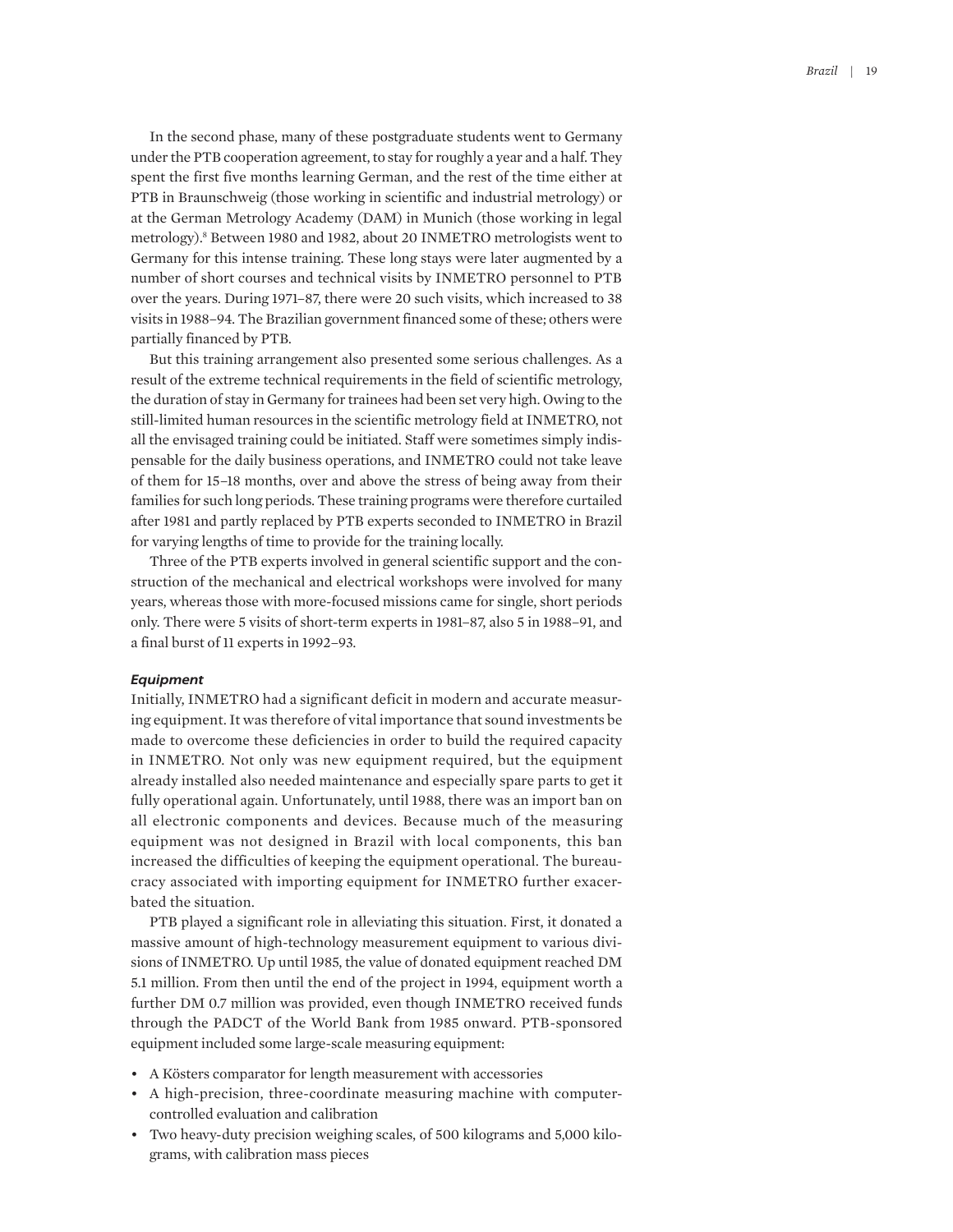- A 1 kilogram, high-accuracy comparison scale with accessories and a 1 kilogram primary standard
- A geodetic base with measuring microscopes, scales, a 1 meter comparator, temperature measuring instruments, and auxiliary equipment
- A gear-measuring machine with evaluation electronics and accessories.

Second, PTB provided INMETRO with technical support to start building its own measuring equipment. This was as important as the donated equipment in overcoming the barriers to imports. It had the further benefit of improving the staff's equipment maintenance skills, because equipment brought in from the outside was frequently seen as a "black box" by the technicians, which they were reluctant to work on.

Third, PTB scientists visited universities all over Brazil to determine their capabilities regarding metrology. In many cases, they also brought their equipment to INMETRO, where it was well used, thereby limiting the negative impacts of the ban on imported electronic equipment.

#### *Facilities*

The facilities to house all the new measuring equipment had to be provided by the Brazilian government. Some funds were already approved in 1971 for the construction of the National Centre of Metrology. The buildings were designed by Brazilian architects, but further funds were required. These were eventually sourced from the World Bank's PADCT program. Because the PTB president had been on the PADCT advisory board for many years, he was able to successfully argue the importance of metrology for the technological development of Brazil, thereby facilitating the approval of the necessary funds to complement those of the Brazilian government for the construction of the metrology laboratories.

Some senior personnel of INMETRO also visited PTB in Braunschweig, where they gained firsthand knowledge of the requirements for specific metrology laboratories. This information was extremely valuable in guiding the design of the buildings by the Brazilian architects. German specialists stationed at INMETRO provided further input into the design. One such example dealt with the energy efficiency of the buildings. For high-precision work, laboratories require sophisticated temperature controls. If the buildings are too big (that is, contain vast amounts of unused space), these have to be temperature controlled as well, substantially increasing their running costs. The specialists were able to limit the size of laboratories to more practicable dimensions.

The completion of the buildings took a long time. This procrastination was a major stumbling block for the timely implementation of much of the cooperation agreements, especially the provision and commissioning of equipment, which had to be postponed sometimes for months, even years. INMETRO, as a government agency, as in many countries, had its limitations in expediting decisions within agreed-upon time frames. The political turmoil in Brazil—with governments coming and going and new governments rescinding decisions of previous ones—also contributed to this state of affairs, as did the overly bureaucratic systems ostensibly designed to curb the rampant corruption in state purchases.

From 1985 onward, expertise for large-scale facilities was no longer provided by PTB because INMETRO was able to source the necessary credits as a PADCT beneficiary for the procurement of laboratory facilities and equipment.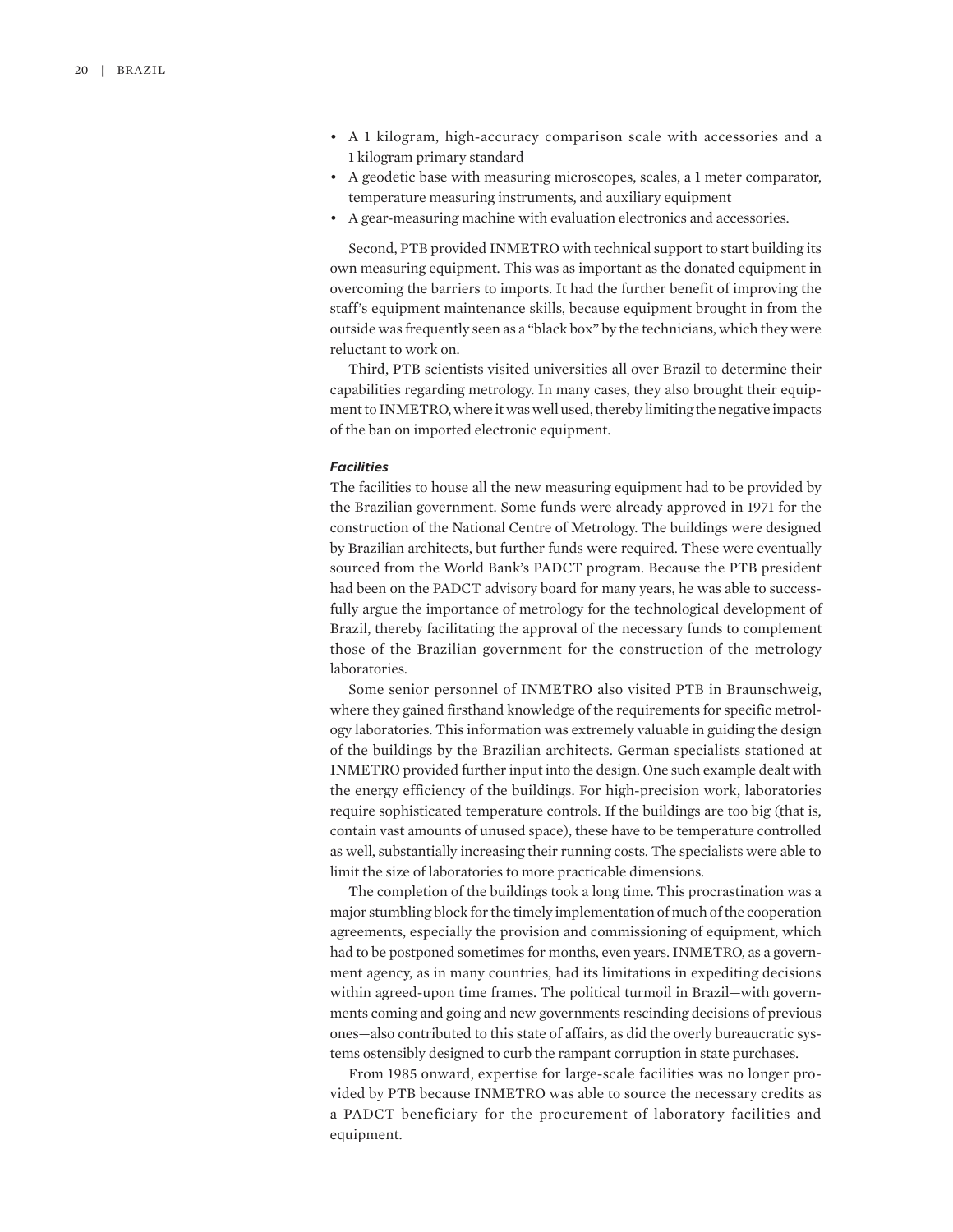#### **Fields of cooperation**

#### *Scientific and industrial metrology*

The main areas for cooperation in scientific and industrial metrology encompassed mechanical, temperature, electrical, optical, acoustics, and vibrationrelated metrology. Industries such as aeronautics, automotive, naval, nuclear, and others needed calibration services that were traceable to international measurement standards. Until the 1980s, INMETRO could not provide such a service; hence, foreign NMIs had to be used. Once PTB got involved, it was able to provide the traceability for the INMETRO working standards at the beginning and to foster a more professional approach in service delivery. This slowly started to increase the confidence of industry in INMETRO, which in turn reduced costs for companies because they could now obtain calibration services in Brazil where previously they would have sent their instruments abroad.

The young Brazilian metrologists who spent considerable time in PTB laboratories in Braunschweig at the beginning of the 1980s came back to INMETRO with a wealth of knowledge. The dedication of some of these metrologists—in spite of the many challenges regarding funding, buildings, bureaucracy, political turmoil, and the like—was absolutely vital in getting the laboratories established and functioning properly. Many of them would go on to become the managers of the various laboratories within INMETRO. The long-term presence of selected German specialists in some of these laboratories also proved to be instrumental in enhancing their capabilities. Some examples of this progress are described below.

**Mechanical metrology.** Because mechanical metrology is fundamental to many industrial and regulatory fields, INMETRO pursued a wide range of activities, including mass, length, force, pressure, roughness, and fluids. In most of these, PTB played an important role, but INMETRO also had the support of Italy's National Metrological Research Institute (INRiM).

Many of these laboratories started life as pure calibration laboratories, but their working standards were not yet traceably calibrated to international standards. Some were still in the old buildings, waiting for the new buildings to be completed. Others had to wait for the new laboratories to be completed. Work started by calibrating the older working standards in PTB, and thereafter the older measurement standards were progressively replaced by more modern, more accurate ones. Major modern mechanical measuring equipment was donated by PTB (as listed earlier in the "Equipment" subsection).

**Acoustics and vibration metrology.** The development of acoustics and vibration metrology was considered vital for the automotive and aeronautics industries. In some respects, this metrology domain probably profited more from PTB cooperation than any other. Work started soon after the first group of metrologists came back from Germany in 1981, progressed slowly, and by 1996 INMETRO was able to establish its own primary standards. After 1999, it was no longer necessary to have the national standards calibrated by PTB, and INMETRO was able to do so by itself and to support major independent laboratories in Brazil in achieving their accreditation. INMETRO also became the source of acoustics and vibration measurement technology within the region, with Bolivia, Colombia, Peru, and the República Bolivariana de Venezuela being among the recipients.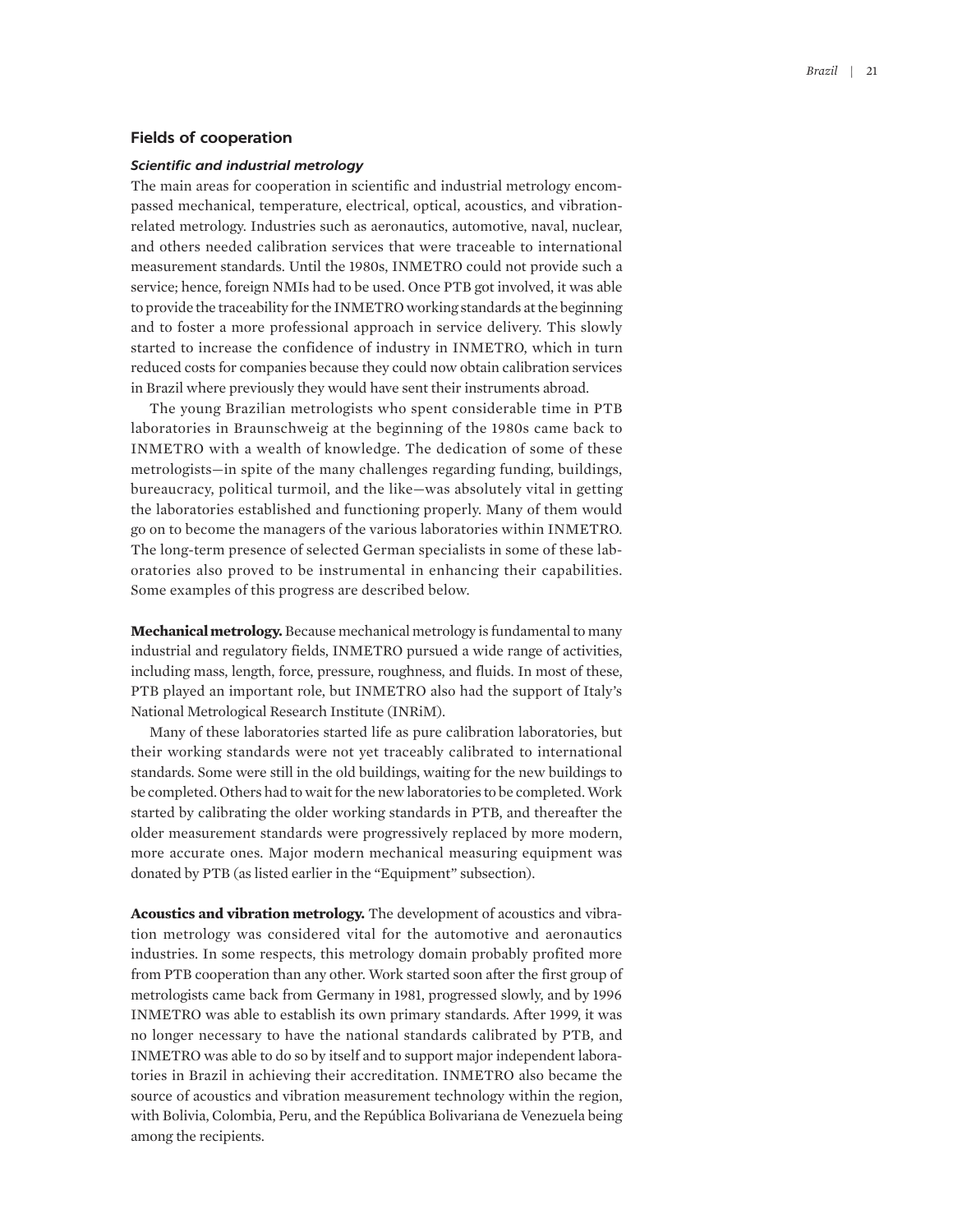**Temperature metrology.** Temperature is a core metrological issue, important to most measurements in other fields, and therefore it received ample support from PTB. This laboratory also profited from the long-term training periods of young metrologists in 1980 and 1981 in Germany. They came back with the necessary knowledge to establish a new temperature calibration laboratory; INMETRO did not have one at that stage. The need for accurate high-temperature measurements came primarily from the safety requirements in the nuclear power and petroleum industries. The technical prowess of the temperature laboratory has developed to such a level over the years that PTB and INMETRO ran combined research projects from 2002 until 2007 to develop thermocouples to measure high temperatures between 900 degrees Celsius and 1,500 degrees Celsius, for example.

**Optical metrology.** The optical metrology laboratories were a much later addition to INMETRO. These were established in the mid-1990s. One of their first achievements was enabling INMETRO to realize the national standard of the meter from its international definition and basic principles. An indirect consequence of this challenging achievement was that INMETRO metrologists went on to establish the fields of cryogenic radiometry and goniophotometry in Brazil. Later, a polarimeter and saccharimeter were also developed.

**Electrical metrology.** After mass, length, and volume (required in trade metrology), electrical metrology is usually one of the first fields to be established in a country because it is important for industry, and other metrological fields require their equipment to comply with electrical standards in order to get traceability for their own measurements. It is also relatively easy to establish in terms of technology and costs.

This is another area that benefited from the first group of young metrologists trained in Germany in 1980 and 1981. As soon as they returned home, the first electrical metrology laboratory was established with financial support from local financial institutions. In 1985, the laboratory was already providing calibration services to laboratories relating to voltage sources, instruments, and inductors. This division also had strong support from a PTB expert who stayed at INMETRO from 1983 until 1987. A major achievement was when it was able to provide calibration serves to the multinational company General Electric in the field of power meters.

#### *Metrology in chemistry*

Metrology in chemistry is a relatively recent field. The major NMIs—like PTB in Germany and the National Institute of Standards and Technology (NIST) in the United States—only created their metrology-in-chemistry divisions in the late 1990s. In 1997, this field received a significant boost with the publication of ISO Guide 32 ("Calibration in Analytical Chemistry and Use of Certified Reference Materials").<sup>9</sup>

INMETRO created its chemistry division in 2000 because this was a field subject to increasing demand from Brazilian industries. It was considered strategically important to realize a primary method for pH measurement, which would facilitate the production of certified reference materials (CRMs) by INMETRO, which nobody in Brazil had been able to do up to that point.

An INMETRO metrologist spent time in 2001 at the PTB laboratory in Braunschweig, where basic research in this field was being conducted.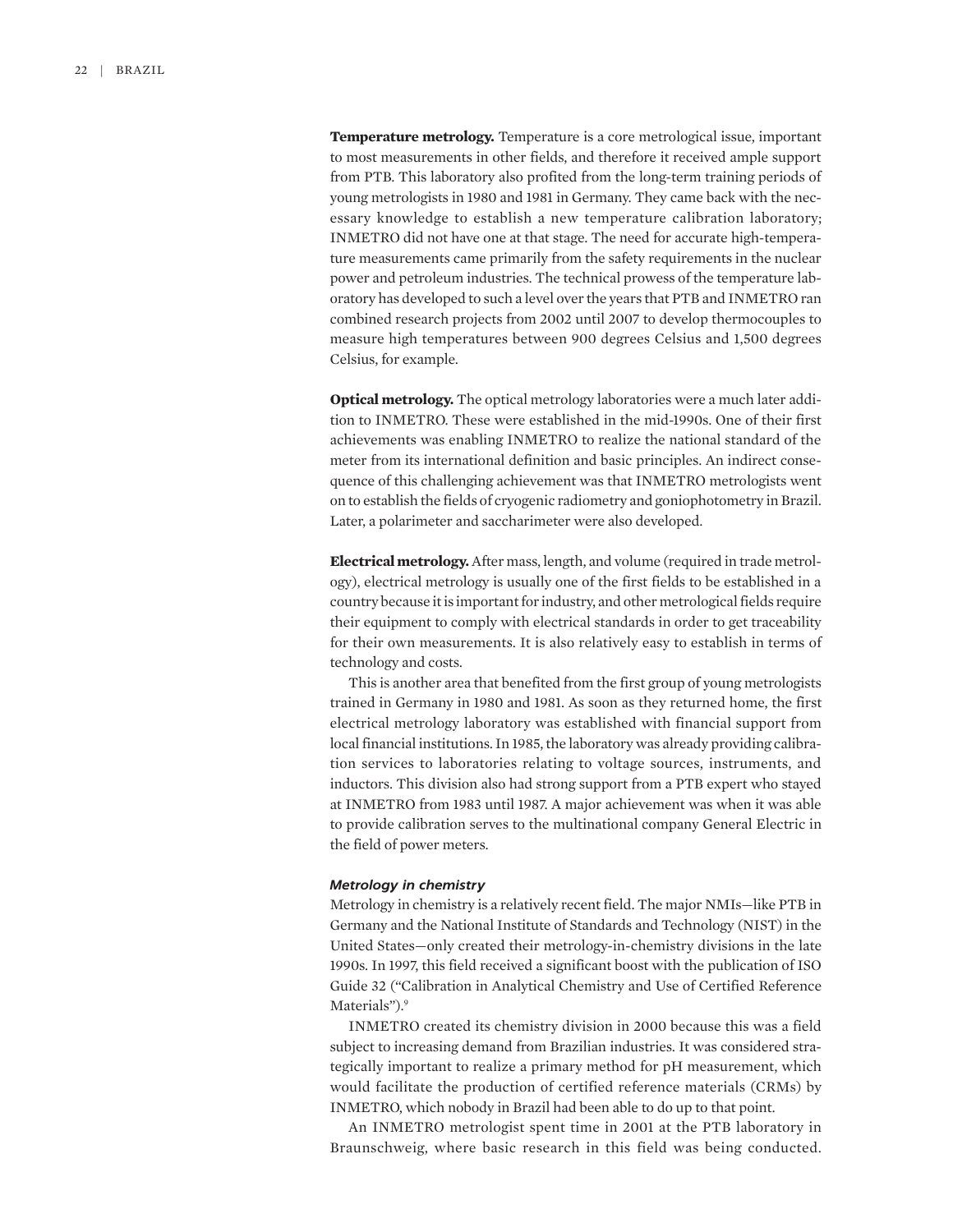On returning to Brazil, a laboratory was established with financial support from Brazilian institutions, with the INMETRO workshop instrumental in building the necessary equipment. The pH primary system was inaugurated in June 2003, but it still had significant levels of uncertainty. In 2004, PTB metrologists conducted the peer review of the INMETRO pH primary system to determine its CMC. This was an important step to improve the system and reduce uncertainty. By 2007, the uncertainty of the primary pH system was reduced to the same level as that of the best NMIs, and CRMs to calibrate other laboratories' pH meters were being produced. These were considerably more cost-effective than imported CRMs from NIST and elsewhere, thereby saving scarce foreign currency for their users.

### *Accreditation*

As noted earlier, the second phase of the first cooperation agreement between the Brazilian government and PTB placed a stronger emphasis on broader QI development, not only on metrology. Hence, accreditation also became a focus of capacity development. The development of the accreditation system in Brazil cannot be understood without considering the Brazilian Calibration Network created in 1980. This network of calibration laboratories was established to offer calibration services to meet rising demand due to the industrialization process under way in Brazil.

These laboratories needed some form of recognition—that is, "accreditation"—and their reference standards had to be calibrated traceably to international standards. The calibration part was conducted by INMETRO, whose standards had been calibrated by PTB, thereby providing those standards with traceability to international standards. Because there was no independent body to conduct accreditation, the scientific and industrial metrology division of INMETRO started doing so in 1985 as a strategic activity. It was not called accreditation ("acreditação") at that stage because that terminology was not yet in use, but was instead called endorsement or authorization ("credenciamento").

A further significant development in the accreditation system in Brazil took place in 1992 after the publication of ISO/IEC Guide 25 (today, ISO/IEC 17025). This international standard, which Brazil adopted as a national standard, provided clear guidelines for laboratory accreditation. In 2000, a newly created division for quality assurance within INMETRO, DQual, took over accreditation activities, ultimately morphing into a fully independent division of INMETRO, the CGCRE. Although the design of the CGCRE was largely modeled on the U.K. accreditation body (UKAS), the involvement of experts from the PTB-aligned German Calibration Service (DKD) was also relevant for the development of the accreditation system in Brazil. Already in 2000, the CGCRE obtained international recognition through ILAC, making Brazil the first country in Latin America to do so and one of the original signatories to the ILAC Mutual Recognition Arrangement.

#### *Workshops*

It was soon apparent that equipment maintenance was a major challenge for INMETRO because no organizations in Brazil were capable of performing it. The situation was further exacerbated by the government's ban on the importation of any electronic equipment or components. Therefore, PTB provided long-term technical assistance to INMETRO to establish, first, a mechanical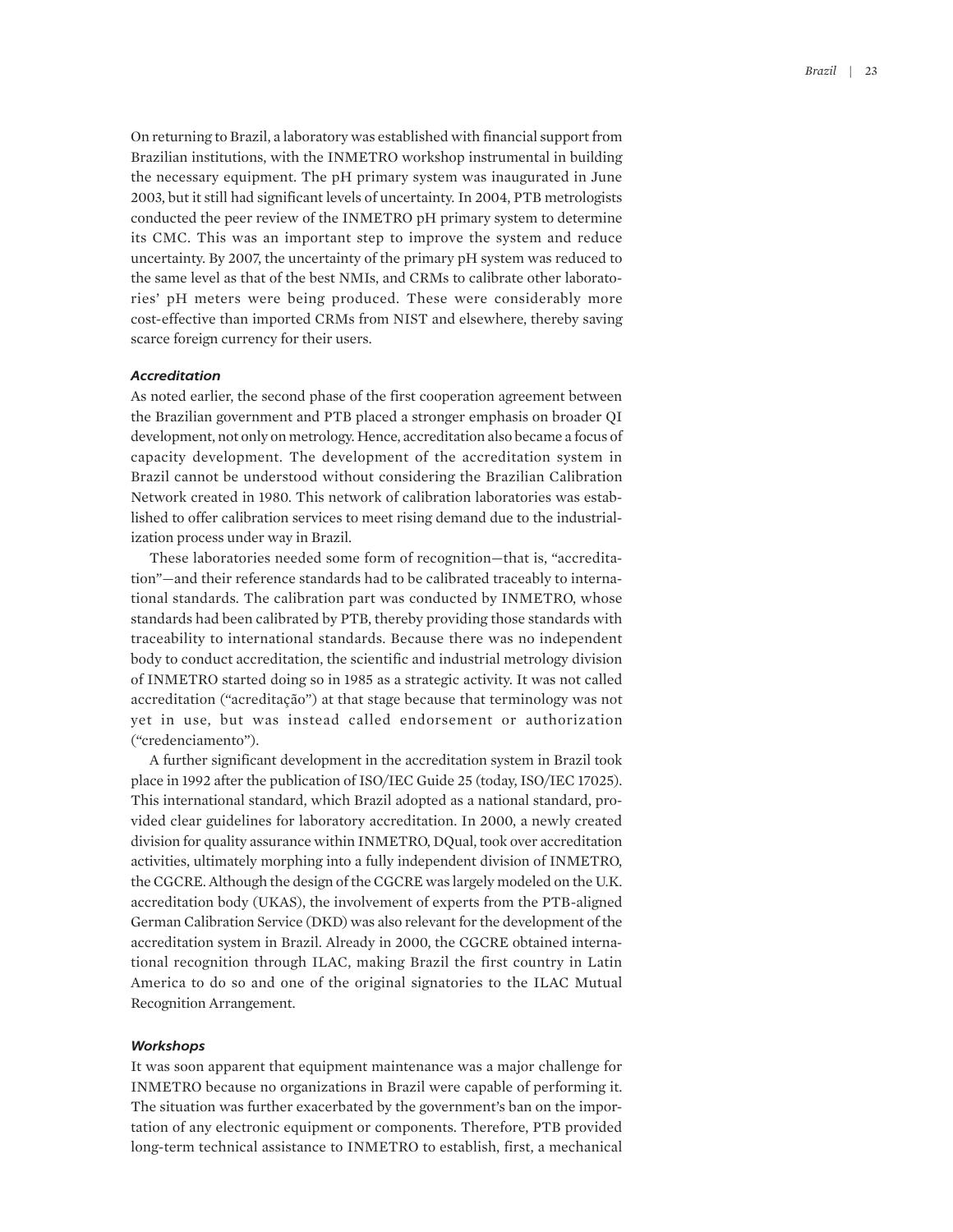workshop and, later, an electrical workshop. The mechanical workshop was established in 1982, and PTB provided guidance on the list of equipment to be purchased for the repair workshop, the selection of human resources to work in the facility, and the training of personnel, including support for their participation at training events outside the institute. Some of the equipment was provided by PTB.

The workshop proved to be an important strategic decision; without it, INMETRO would have been hard-pressed to maintain its high-technology measuring equipment in a timely manner. Furthermore, the workshop played a decisive role in the development of new measuring equipment, especially in the design and manufacturing of high-technology primary measurement standards. Outsourced services of this kind (if outsourcing would have been possible in the first place) would have been much more expensive and time-consuming. The workshop served not only INMETRO laboratories but also some partner laboratories under specific cooperation initiatives.

## **STAKEHOLDERS AND THEIR ROLES**

Many stakeholders in addition to PTB were involved in the development of INMETRO. Their involvement, however, was not always supportive but rather frequently created additional challenges that had to be overcome, as described below.

#### **The government**

The government's involvement was a checkered one. In the initial stages, it was a supportive partner in the development of INMETRO. The government was the main instigator of the cooperation agreement signed with PTB in 1967, which was strengthened in 1975 to support the nuclear energy cooperation agreement signed between the German and Brazilian governments. On the other hand, bureaucratic systems made it virtually impossible to obtain any sort of equipment or buildings within meaningful time frames. The provision of resources after this initial enthusiasm became difficult and subject to the whims and fancies of the government in power.

The years of delay in completing only some of the buildings was explained by fiscal problems that new governments inherited and by the lack of a binding contract for their completion. Some of the resources for personnel and operation of facilities, as well as for the trainee specialists, were eventually provided, albeit with much trouble and sometimes considerable time delays. The government did not allow INMETRO to appoint new personnel for many years, and the departures of highly trained technical staff (because of the much better salaries offered by private industry) left INMETRO without adequate numbers of skilled people to maintain service levels.

In the latter part of the project, it was not so much funds that were a problem but their timely utilization. In the wake of the corruption allegations against President Fernando Collor de Mello, administrative steps imposed also on INMETRO—such as the tendering process for even the smallest purchases—delayed for months the acquisition of replacement parts for the measuring equipment. After 1989, the situation normalized to some extent, and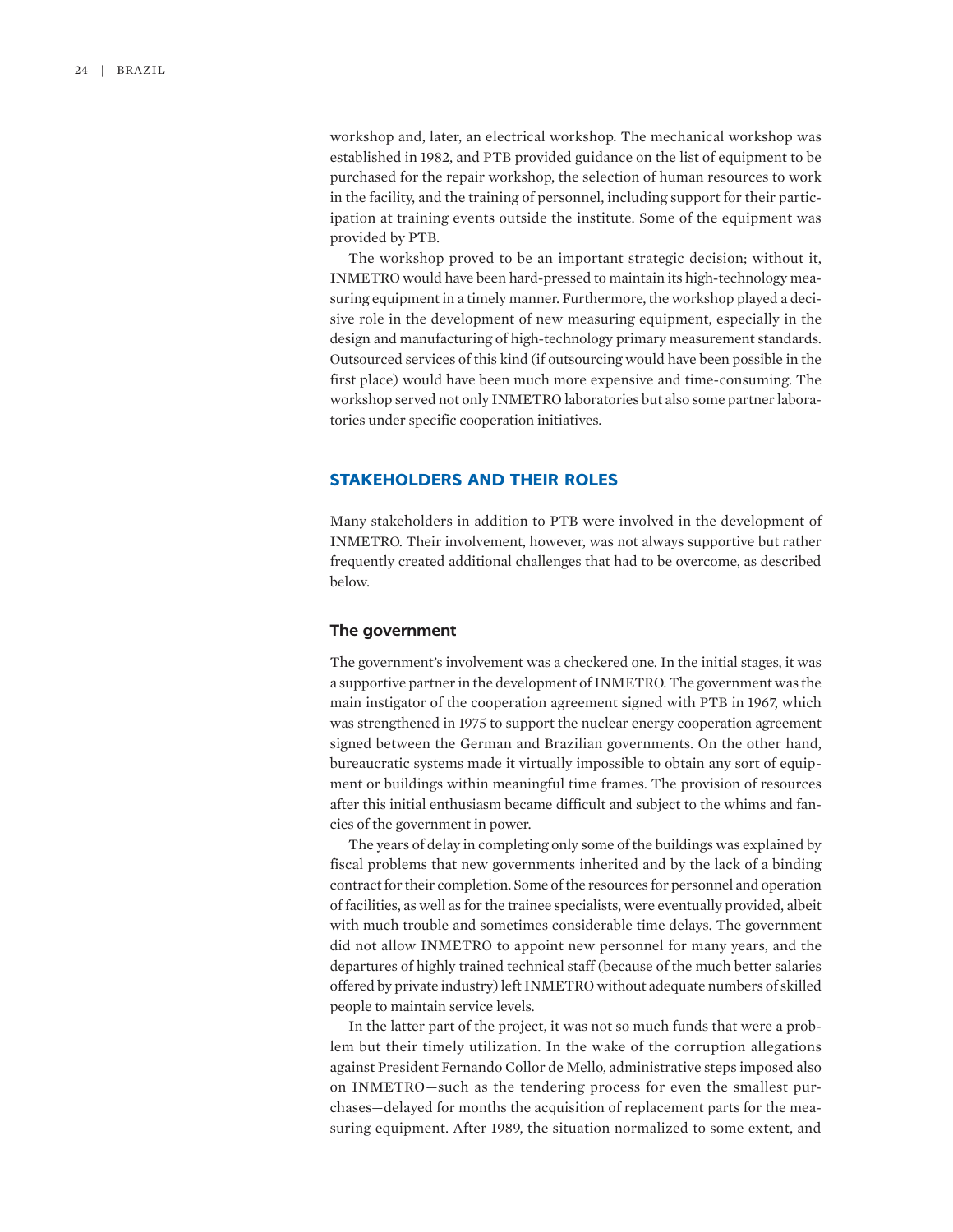until the end of the project in 1995, the PTB project did not experience any further delays of significance, other than the uncompleted buildings and the selection and approval of trainees bound for Germany.

## **INMETRO**

INMETRO, as the main beneficiary, did its utmost to respond to project requirements. The relationship with the donors was good, but it required immense patience from the donor side. The president of INMETRO changed quite a few times during the duration of the projects, and each new one had to be brought on board afresh. Development organizations such as UNIDO, as well as those from France and Japan, did not have the tenacity of the long-term PTB project, and their influence in INMETRO was soon no longer visible.

## **Universities**

Before INMETRO was established, many of the universities had established metrology capacities in response to the expressed needs of industry. Some of these were quite capable; in fact, the first CMCs in Brazil were listed by these and not by INMETRO. PTB scientists were able to gain the universities' full support and cooperation, to the extent that some of their equipment was seconded to INMETRO. This helped a lot to circumvent the ban on the importation of electronic equipment by the government in the initial years. Some of the equipment remained at the universities, and PTB persuaded INMETRO to declare the relevant universities as designated metrology institutions under BIPM guidelines. This move enhanced the cooperation between the universities and INMETRO significantly and provided for a coordinated approach among several institutions regarding national measurement standards.

#### **Industry**

The major industrial entities such as the automotive industry had little trust in the capabilities of INMETRO and said so in many public forums. Hence, INMETRO's initial success was largely restricted to the small and medium enterprise (SME) sector, which lacked the access to resources that multinational companies had. Slowly, however, the multinationals also started to use INMETRO's services, especially after it was able to have some of its CMCs included in the KCDB of the BIPM. Many independent calibration laboratories were established and accredited during 1980–95, further enhancing the status of Brazil-based metrology services.

## **OUTCOMES**

The establishment of INMETRO as a respected NMI in the international and especially in the regional metrology community was achieved through many incremental steps. All of these culminated in the listing of its CMCs in the international KCDB managed by the BIPM. Once INMETRO started to do so, it was able to increase the tempo of the CMC listings, with the result that it became one of the most prolific NMIs in the world in this regard. This was also the beginning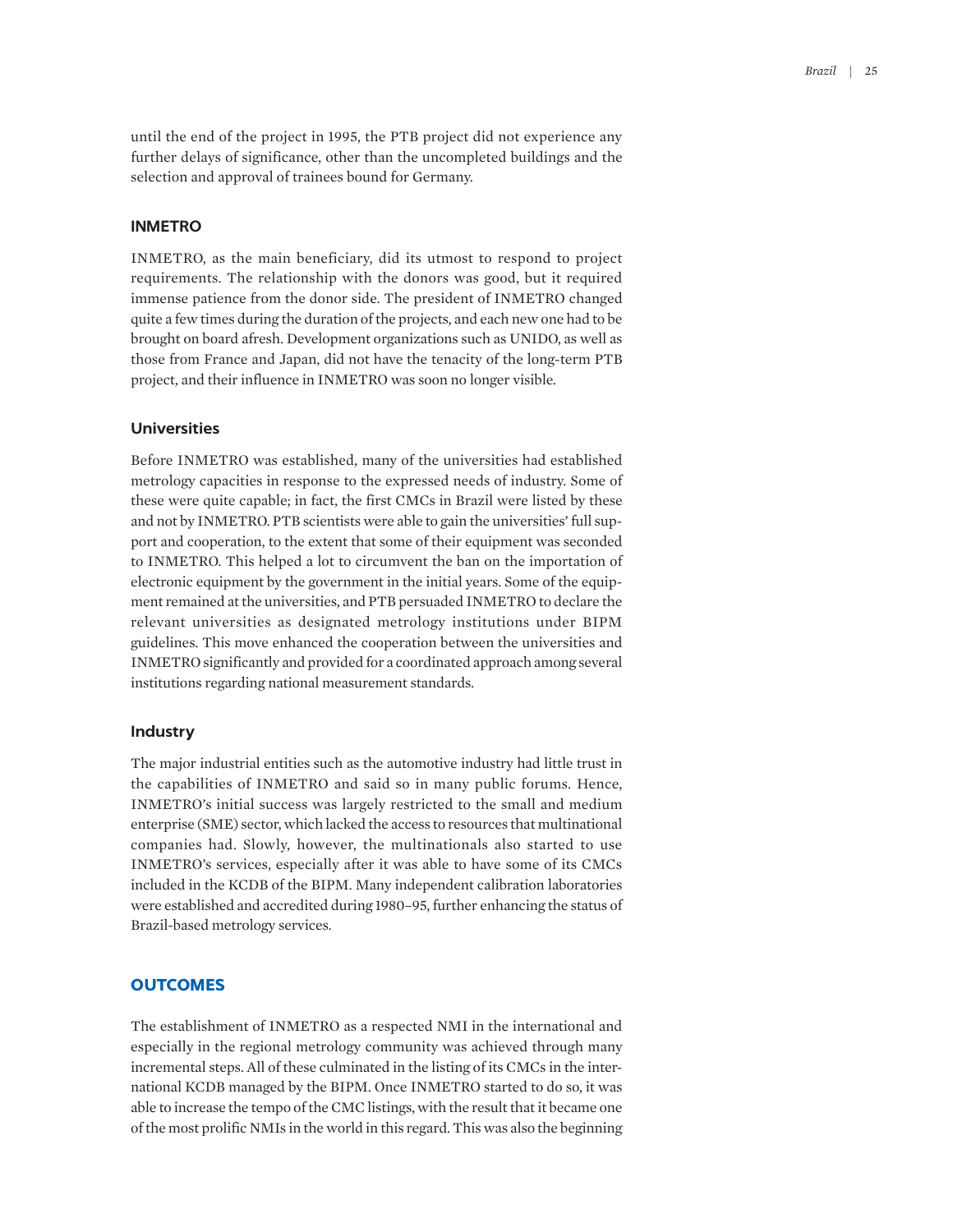of its recognition by Brazil's major industries, including automotive, aeronautic, and nuclear.

#### **Calibration and measurement capabilities (CMCs)**

International recognition of national metrology capabilities is founded on the realization of the international standard (which is a definition) for physical equipment called the primary measurement standard and determining its accuracy through interlaboratory comparisons between the NMIs of various countries. Once such comparisons have been verified in a peer review process, the NMI's CMC is listed in the KCDB managed by the BIPM, indicating the NMI's prowess in realizing the international standard. To get to this stage, however, is a long and technically challenging process.

The capacity to perform primary methods is one of the main challenges faced by any NMI. Realizing a measurement unit has various implications, primarily for the autonomy of the NMI to guarantee its traceability to international standards without requiring that its instruments be calibrated in foreign NMIs. Such a calibration process is not only more time-consuming but also implies higher costs for the NMI in the form of foreign exchange, which indirectly will be paid by the local industry and laboratory sectors.

On the other hand, bilateral comparisons with NMIs that have already participated in a key comparison are a faster way for a country to acquire calibration traceability to international standards. This was the situation for INMETRO by the end of the 1980s. The PTB cooperation agreement provided this opportunity to INMETRO in the beginning, which accelerated the expansion of its activities, namely regarding the calibration services provided to laboratories, giving them traceability to international standards. The financial side of this arrangement was adequately covered by PTB's agreement with the Brazilian government.

From that point on, it was a logical step for INMETRO to establish primary measurement standards of its own. Once this was achieved, it was no longer necessary for INMETRO to send its equipment to PTB for calibration, because establishing its own primary measurement standards allowed INMETRO to participate in interlaboratory comparisons within the context of the International Committee for Weights and Measures (CIPM) Mutual Recognition Arrangement (MRA). By 1995, Brazil had established primary measurement standards for the SI base units—length (meter), mass (kilogram), time (second), temperature (kelvin), electrical resistance (ohm), and luminous intensity (candela)—at basically the same level of accuracy as many industrialized countries. The measurement standards for derived units that are important for industry—such as force, viscosity, pressure, voltage, current, and so on—were also established, even though gaps remained.

Before 1994, Brazil had participated in only 13 key comparisons, none of them by INMETRO but by designated laboratories. Only in 1994 did INMETRO participate in its first key comparison. It was on direct current (DC) voltage (Josephson standards), which was a field in which PTB provided technical support. From 1994 onward, this situation started to change. Between 1994 and 2000, Brazil participated in 15 intercomparisons, 10 of which concerned metrological fields in which PTB had provided technical support. INMETRO's progress continued to evolve as, between 2000 and 2012, Brazil participated in 121 key comparisons and 29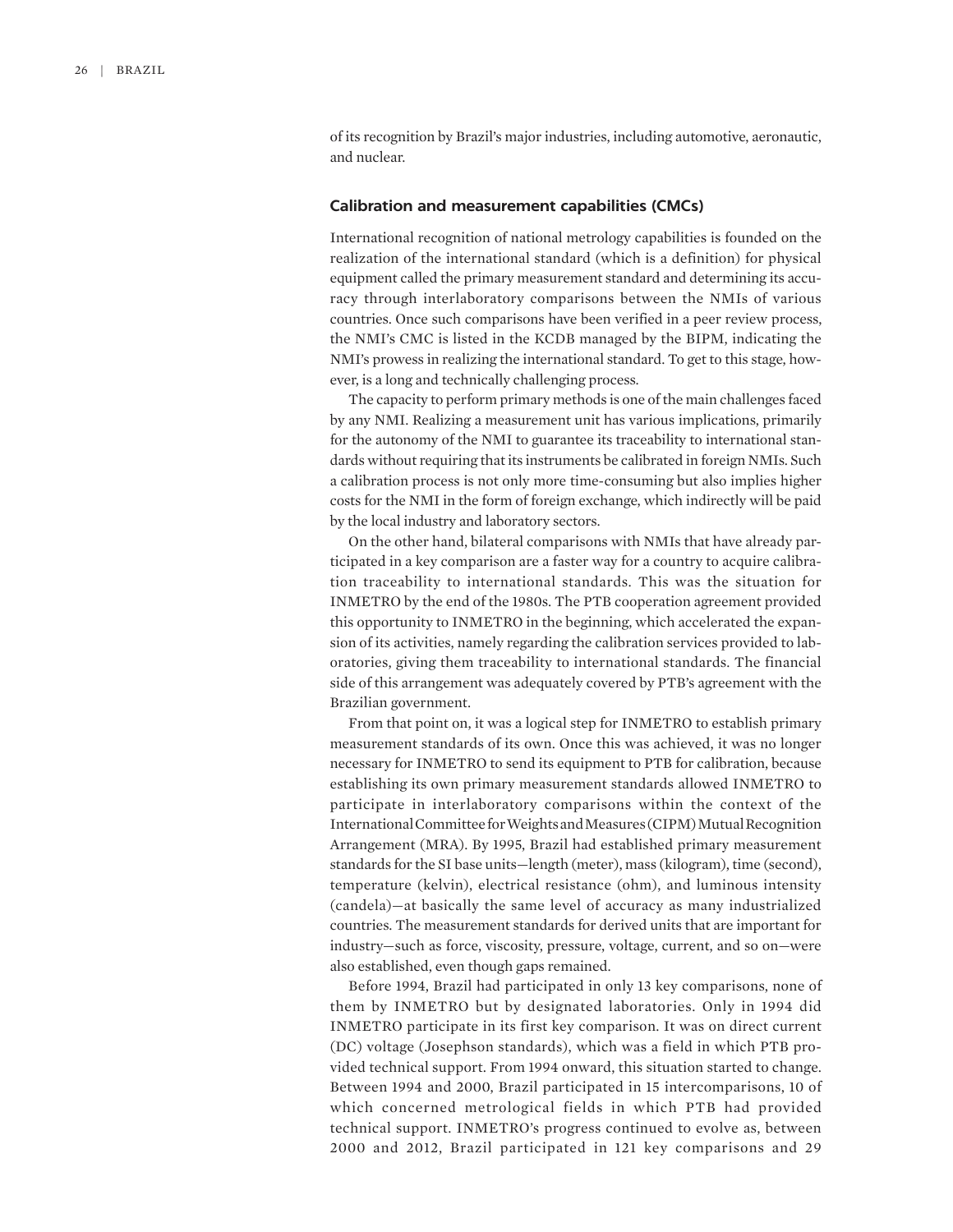supplementary comparisons, with a higher degree of diversification concerning the metrological fields. By 2012, Brazil had participated in almost 150 key comparisons, then the 16th-highest number in the world.

INMETRO's growth from the backwaters of calibration laboratories to a globally respected NMI had taken only three decades. This was an impressive performance by any measure, even more so considering the immense bureaucratic challenges that had to be managed and the political turmoil that had to be negotiated. This success was, to a large extent, possible only through the dedication of the metrologists involved and through the tenacity of PTB, which a few times had seriously considered withdrawing its support in the face of Brazil's ongoing political uncertainties.

#### **Certified reference materials (CRMs)**

In terms of the production of CRMs as the direct outcome of metrology in chemistry, INMETRO was able to increase the production thereof after the first one was successfully developed in cooperation with PTB by 2004 (as discussed earlier in the "Metrology in chemistry" subsection). In the same year, INMETRO produced another five CRMs, which increased to nearly 150 by 2011. This produced a major saving on foreign exchange for laboratories all over Brazil, because the necessary CRMs to validate their test procedures were now available in the country, whereas previously they had to be imported.

#### **Accreditation**

As a consequence of the capacity development of the QI as a whole, there were also developments in accreditation. The number of accredited laboratories in the Brazilian Calibration Network increased from 23 in 1991 to 51 in mid-1994, by which time another 26 were in the process of being accredited. By 2012, INMETRO had accredited more than 300 laboratories. In 2000, INMETRO became a signatory to the ILAC multilateral recognition agreement for ISO/IEC 17025, and, in 2013, for ISO/IEC 17020 ("Conformity Assessment—Requirements for the Operation of Various Types of Bodies Performing Inspection").<sup>10</sup> In 2009, it became a signatory to the IAF multilateral recognition arrangement for both ISO/IEC 17021 ("Conformity Assessment—Requirements for Bodies Providing Audit and Certification of Management Systems") and ISO/IEC 17065 ("Conformity Assessment—Requirements for Bodies Certifying Products, Processes and Services").<sup>11</sup>

The development of the accreditation system for laboratories in Brazil was important not only to industries but also to regulatory bodies of the Brazilian government like the National Health Surveillance Agency (Anvisa), National Telecommunications Agency (Anatel), and National Civil Aviation Agency (ANAC), which since 2005 required economic operators in their sectors to use the services only of accredited laboratories.

Finally, the development of accreditation was important for INMETRO because it allowed it to focus on metrological research and provide traceability to international measurement standards with the lowest level of uncertainty. The more basic industrial calibration activities could be left to accredited calibration laboratories, which otherwise would have been an impossible burden on INMETRO, especially given the size of the country. As the network of accredited calibration laboratories grew (from 3 in 1983 to 21 in 1995), the costs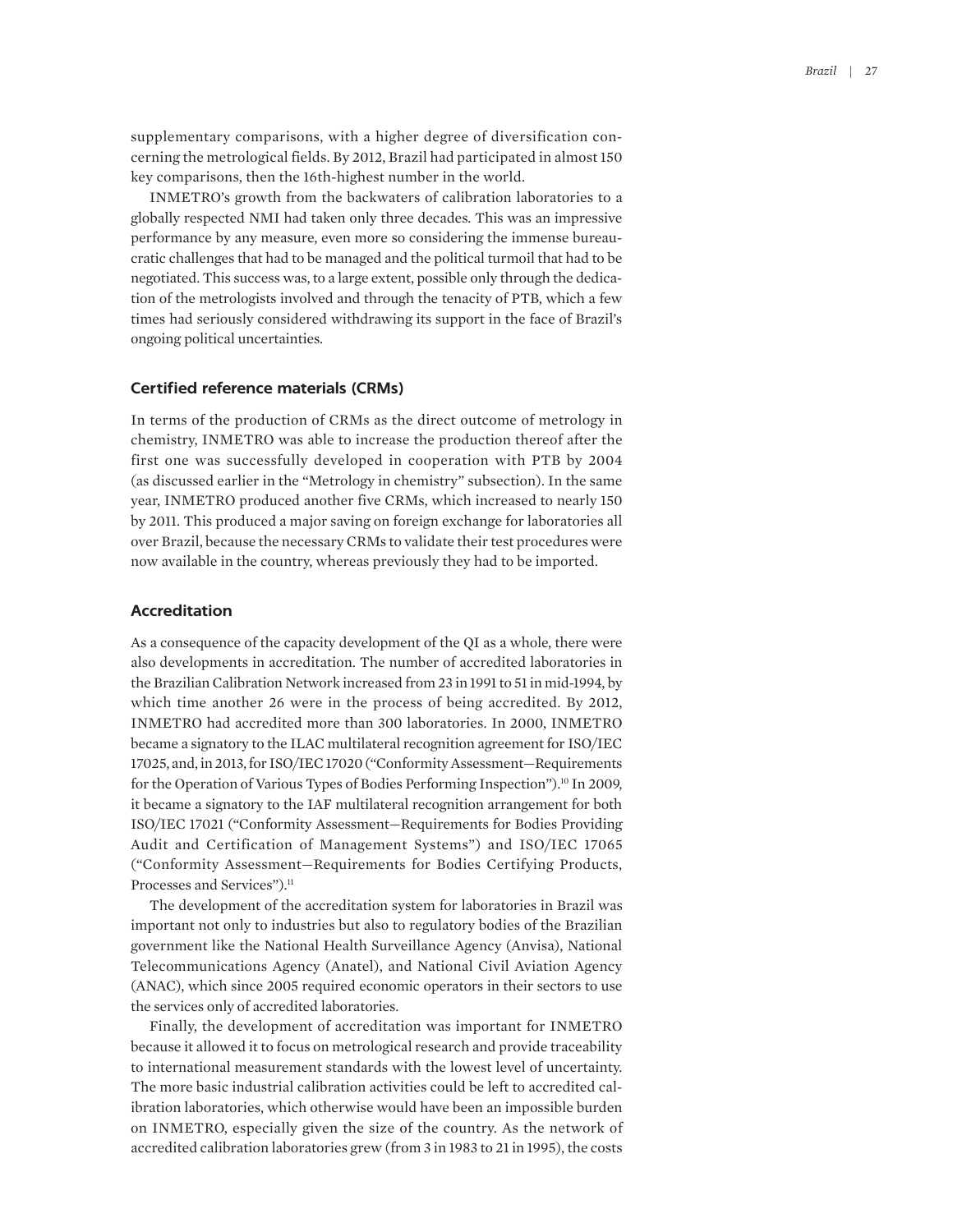of metrological services also came down. For example, the cost of periodical verifications fell by almost 30 percent from 1982 to 1994, improving the competitiveness of local industry.

#### **Financial sustainability of INMETRO**

The establishment of an NMI and the expansion of its services requires significant investments in resources and time, especially in low- and middle-income economies that do not have the long history in this respect that technologically advanced countries do (such as Germany, the United Kingdom, and the United States). This financial burden is largely shouldered by the government. The benefits for the country only become apparent after years, and the financial sustainability of the NMI is continuously under pressure during this time. If the country faces political turmoil, this becomes even more problematic, as was the case in Brazil. Fortunately for INMETRO, it had another source of funds (that is, legal metrology), but even that eventually became problematic.

The primary sources for INMETRO metrology activities, other than government funds, are

- Calibration services and the sale of primary CRMs to the private sector;
- Income from legal metrology, namely fees or levies related to the implementation of technical regulations; and
- Services provided by the mechanical and electrical workshops, which give support to laboratories for maintenance and manufacturing of measurement instruments.

The revenue from legal metrology activities is a significant source for the INMETRO budget. In 1983, such revenues amounted to just over US\$8.62 million, which was 51 percent of INMETRO's budget. By 1995, this increased to US\$45.25 million (41 percent of the budget for that year)—five times more than in 1983 (Gonçalves 2013). However, legal metrology should not be conducted for the revenues it creates, and those that it does generate should be used for the development of the legal and scientific metrology. As scientific metrology develops, it should provide for more income, allowing INMETRO to reduce its dependency on the revenues from legal metrology.

But whether INMETRO will ever become self-sufficient is debatable. Almost all of the world's NMIs are dependent on government funds as an investment in the "public good" in some form. It can also be argued that if INMETRO is forced to become self-sufficient, there will inevitably be services it has to curtail. These services may not be financially viable on their own, but they may be strategically important for the country or they may be a basis for other organizations that do generate income. Losing them would therefore be detrimental to the country's technological development.

#### **Impact on trade**

The development of the QI was important for Brazil and its participation in international trade (Gonçalves 2013). Brazilian exports were US\$51.1 billion in 1998, with a trade balance deficit of US\$6.6 billion. In 2011, exports increased to US\$256 billion, with a surplus of US\$29.8 billion. An estimated 75–80 percent of these exports required demonstrable compliance with standards or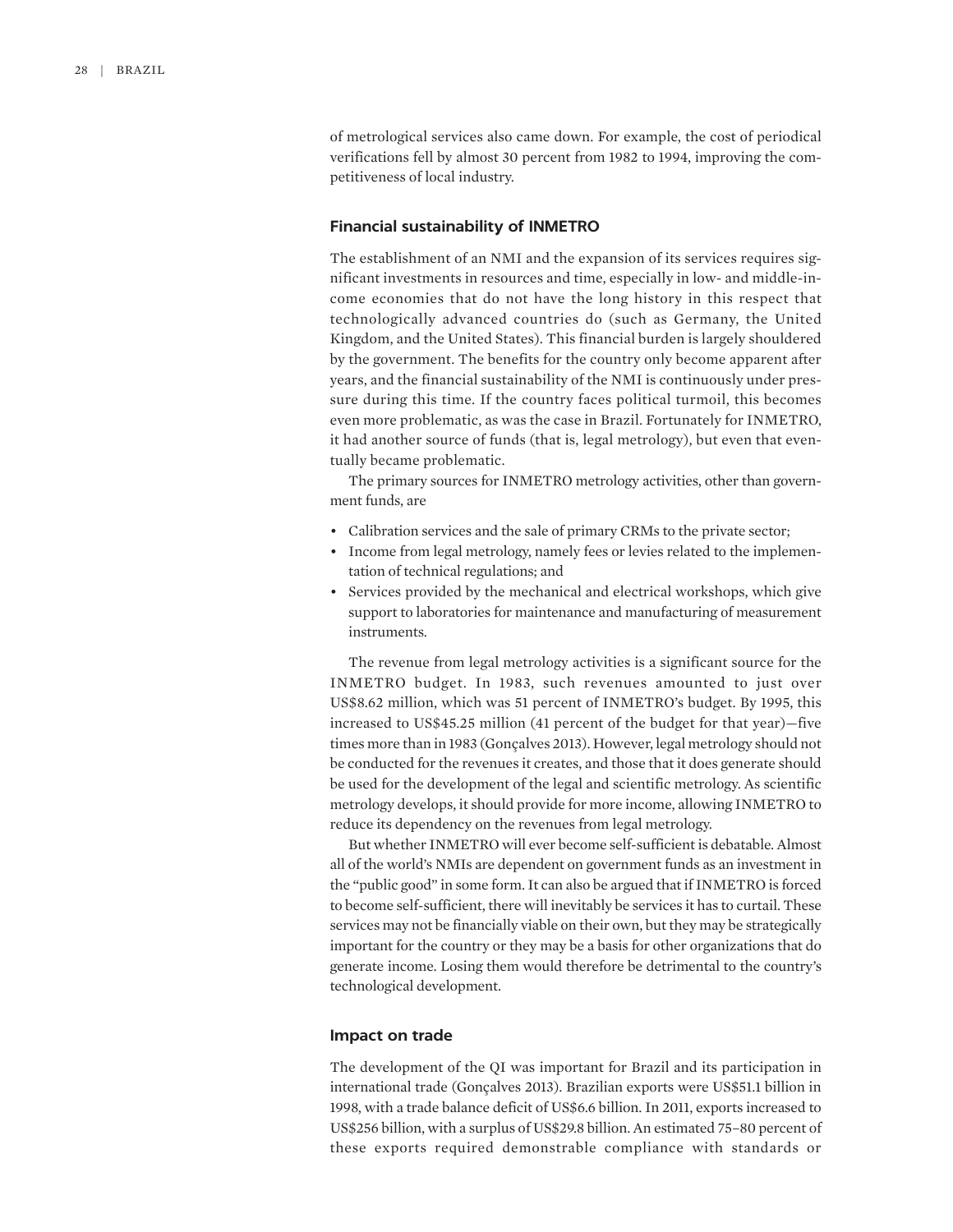technical regulations. This in turn requires accredited laboratories and certification bodies that are internationally recognized. For these to be internationally recognized means that the Brazilian metrology and accreditation system—in this case, INMETRO—must be internationally recognized.

If this were not so, then (a) Brazilian economic operators would have had to source laboratory and certification services from accredited laboratories abroad, or (b) the Brazilian laboratories would have had to gain accreditation from foreign-recognized accreditation organizations—both of which would have significantly increased the costs of Brazilian products, possibly rendering them uncompetitive. The situation would have been even more problematic considering that no other South American country had a QI that was internationally recognized at the time; in other words, the services would have had to be sourced from the United States and even farther afield.

A more direct measure of the impact of INMETRO's development can be gleaned from the business of the Brazilian instrument sector, which made significant improvements in terms of its exports (Gonçalves 2013). In 1997, instrument exports were only US\$27 million, but these increased to US\$121 million in 2011. This increase would not have been possible without INMETRO's provision of traceability to international standards with low uncertainties, as well as the system to transfer these measurements to the manufacturers' quality control systems. Even so, the instrument imports also grew seven times over the same period. This reflected the growing demands of industry for high-technology goods in the field of measurement and sustained concerns regarding the technological deficit. Nevertheless, INMETRO was certainly contributing to the growth of exports in this sector.

The scale and pressure gauge manufacturers are examples worth mentioning (Gonçalves 2013). In 1998, the trade deficit with respect to scales was US\$3 million, which changed by 2004 into a surplus of US\$3.4 million. Similarly, with the development of the force laboratory (which also received strong support from PTB), the Brazilian production of pressure gauges increased significantly, and the trade balance for pressure gauges evolved from a deficit to a surplus. In 1997–99, the average deficit was US\$3.8 million per year. From 2004 until 2011, this changed into an average surplus of US\$3.4 million per year. The exports of pressure gauges totaled only US\$1.2 million in 1998, but increased to US\$16.2 million in 2011.

## **PROBLEMS ENCOUNTERED: CHALLENGES AND ISSUES**

A number of serious challenges had to be managed or negotiated. Many of them related to the political turmoil and instability Brazil experienced in the 1970s and 1980s.

#### **Buildings**

The Brazilian government was responsible for new laboratory buildings that were necessary to house high-precision metrology equipment. Although the Brazilian government allocated some funds already in 1971 at the beginning of the cooperation agreement, it took many years before some of the buildings were completed.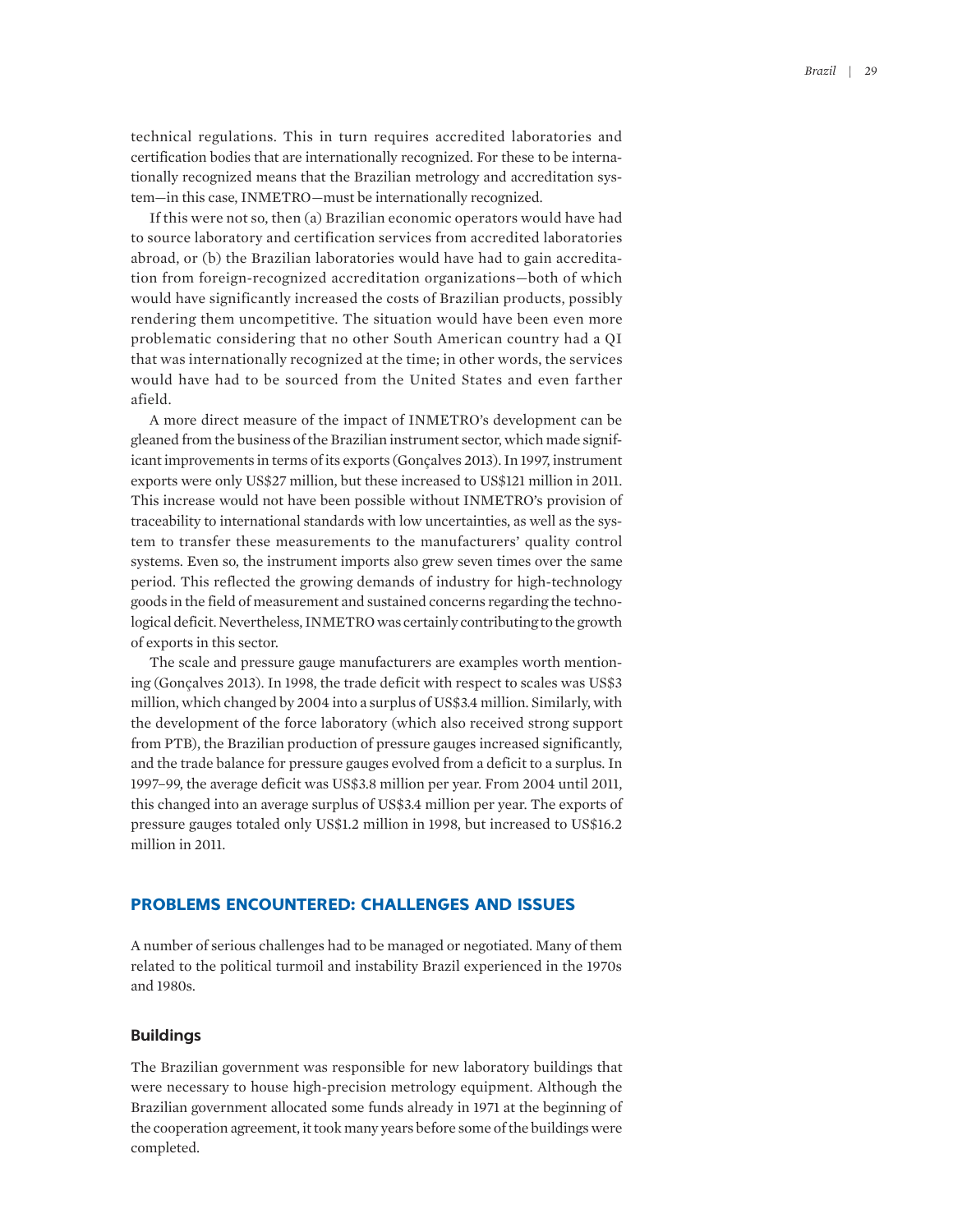First, the Brazilian architects followed a then-common approach of designing the buildings to make a statement through size; they were much bigger than was required. Given the tight environmental controls (for example, temperature and humidity controls) that are required in such laboratories, the buildings' size would have resulted in a major drain on the electrical energy required to meet these requirements. Sound advice from PTB experts seconded to Brazil, as well as from senior INMETRO staff who visited Braunschweig (experiencing PTB laboratories firsthand), did help to deal with the issue to some extent, but it never went away completely.

Second, the funds allocated for the buildings were not adequate, and additional resources had to be found. Fortunately, some additional funds from the PADCT program funded by the World Bank could be accessed through the "good offices" of the PTB president, who was a member of the PADCT advisory board. His knowledge of the project helped to argue the case for the importance of metrology in the greater scheme of implementing the PADCT.

Third, the political turmoil in Brazil, with governments coming and going and new governments rescinding decisions of previous ones, contributed to this state of affairs, as did the overly bureaucratic systems ostensibly designed to curb the rampant corruption in state purchases. Successive governments pleaded a financial crisis inherited from previous ones and argued that there was no binding contract for the completion of the buildings anyway. Allocated funds were summarily scrapped. Within PTB, serious doubts were starting to surface as to whether the project would be successfully completed.

The completion of the buildings took years, and even by the end of the second phase of the cooperation activities between PTB and Brazil in 1995, some of the buildings had not been completed. This procrastination was a major stumbling block for the timely implementation of much of the cooperation agreement especially for the provision and commissioning of equipment, which had to be postponed sometimes for months, even years. Fortunately, by 1989, most of the buildings required for the PTB project were available, and no further delays affected its implementation in this respect.

## **Materials and spare parts**

The systematic procurement of materials and spare parts for the mechanical workshop was extremely difficult. The budget requested by PTB for repair and maintenance of high-precision instruments was finally approved after years of unsuccessful attempts. After a few more years, however, this budget was summarily canceled under a new Brazilian president. Furthermore, the Brazilian government had imposed a ban on the importation of electronic components and equipment until about 1988, making it difficult for PTB and other partners to source them outside Brazil. As a result, PTB had to include a specific paragraph to facilitate importation of electronic components in the agreement signed in 1985.

### **Staff and training**

The initial group of Brazilian metrologists were sent to Germany for 15–18 months, of which the first few months were spent learning German. The allocated time for advanced training was considered necessary because of the technical complexity of establishing primary standards. The first batch of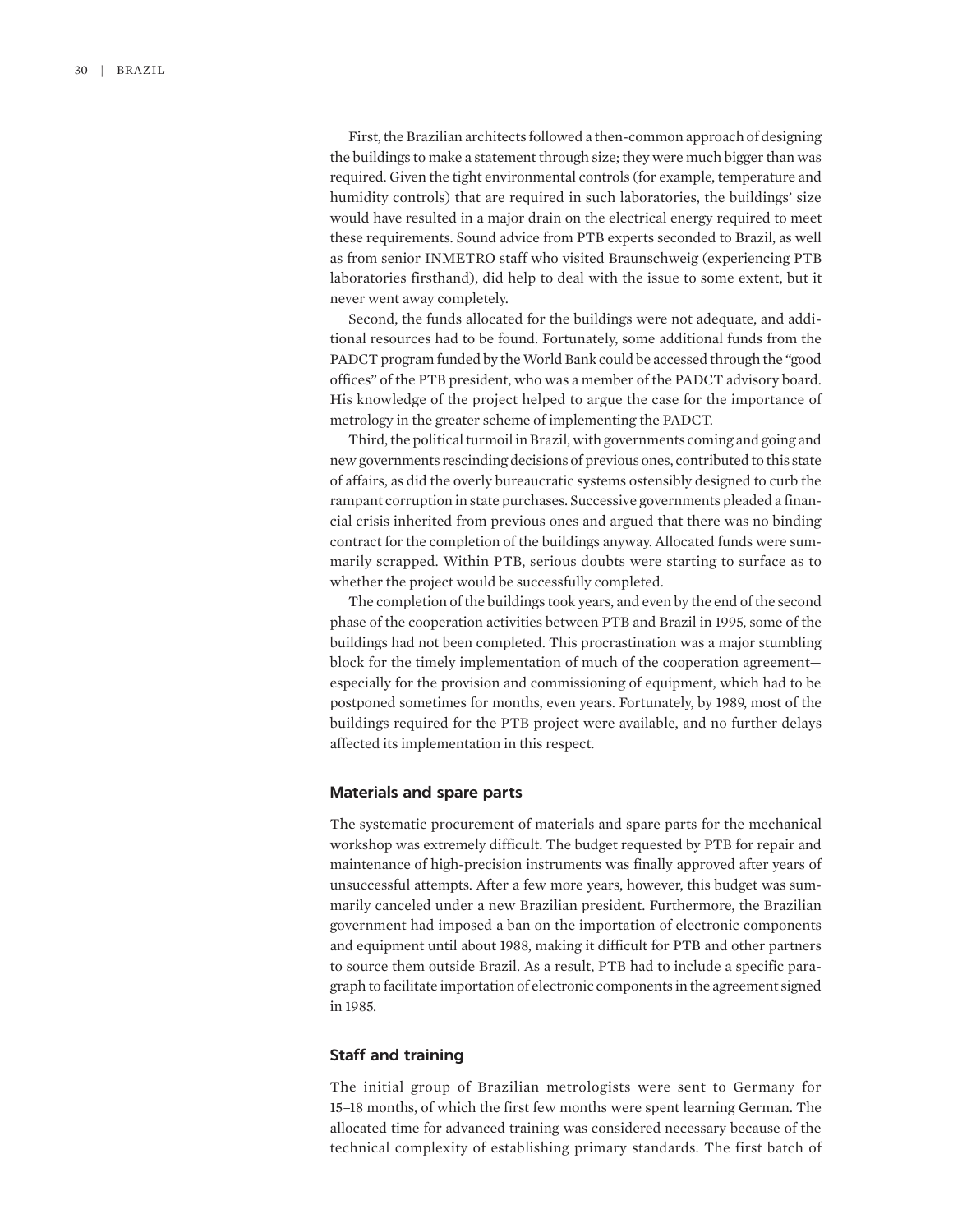trainees had a major impact on the development of INMETRO, and many of them later became managers of various divisions.

After this first group, INMETRO did not wish to release further staff for such long periods, because they were now required to run the day-to-day business. The situation was exacerbated by the stress such a long training period put on the trainees being separated for months on end from their families. Unfortunately such training, as profitable as it was, could not be repeated.

Another major challenge was the general hold that the government had put on all state institutions regarding the appointment of additional staff—that is, no new staff under any circumstance. Because INMETRO was in a developmental phase, this hiring freeze put a tremendous strain on the staff contingent that was available to maintain service levels. This was further exacerbated by highly trained staff leaving INMETRO for better salaries in private industry. These individuals could also not be replaced. A minibreakthrough occurred only by the end of the second phase, when 20 metrologists were appointed in place of purely administrative personnel.

### **KEY SUCCESS FACTORS AND LESSONS LEARNED**

It is not easy to isolate all the key success factors, because of the complexity of the whole project, especially through its first two phases (figure 1). But three factors stand out.

**Gradual progression.** The major lesson in the development of INMETRO through the unstinting support of the senior partner, PTB, is that it takes years to establish an NMI of note. It starts with small steps to calibrate existing measuring equipment and progresses through major steps such as the provision of appropriate laboratory buildings, in-depth training of metrologists, supply and commissioning of high-technology equipment, and ultimately the development of the requisite skills and technology to realize primary standards and establish the CMCs of these. Only when INMETRO had walked the whole journey—and internalized all the technical knowledge on offer from the world-renowned PTB—could it confirm its standing in the world of metrology. All of this took nearly three decades.



#### **FIGURE 1**

**Timeline of INMETRO development and notable milestones, 1967–95**

*Note:* CMCs = calibration and measurement capabilities. INMETRO = National Institute of Metrology, Quality and Technology. PTB = National Metrology Institute of Germany.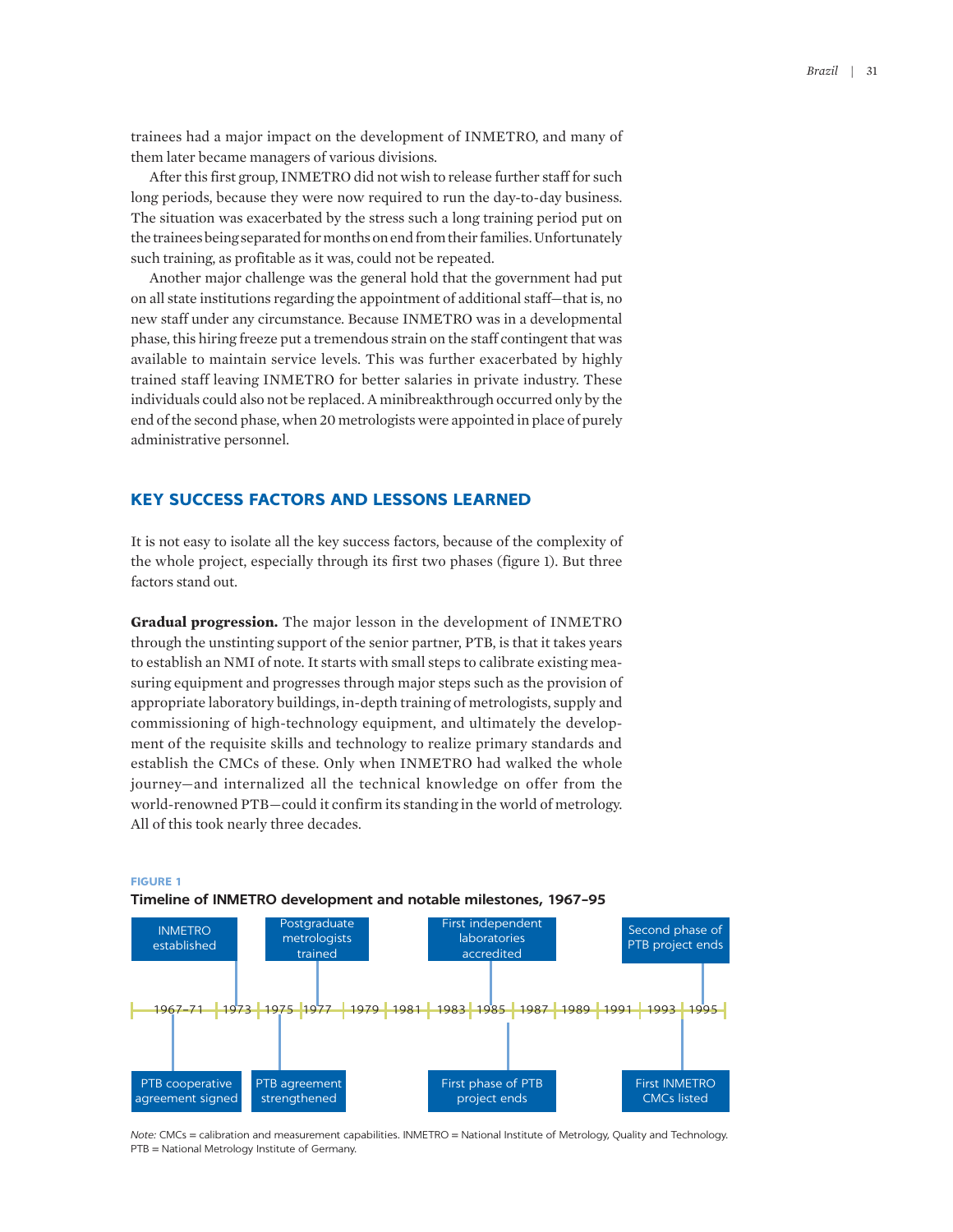**Long-term PTB support.** Second, PTB's tenacity in staying with the project for nearly two decades was a major factor in INMETRO's eventual ability to develop into a globally respected NMI. PTB, in cooperation with INMETRO, had to negotiate many vagaries and procrastinations of the various governments in Brazil over the decades the project lasted, some of which PTB had to conduct on its own, as INMETRO also had its limitations.

**Well-trained, dedicated metrologists.** Third, the initial in-depth training of metrologists in Germany following their postgraduate training at the Federal University of Rio de Janeiro set the tone of technical excellence for the metrologists who worked during the beginning years at INMETRO. They were the ones who had the vision and the passion for new approaches that were so necessary for the future of the institution. They were the ones who took INMETRO forward over many years after becoming managers in its various divisions. Without these dedicated and well-equipped metrologists, INMETRO would have required a much longer period to develop into the well-respected NMI it had become by the end of the second phase of the project in 1995.

## **CONCLUSION**

The long-lasting cooperation between INMETRO and PTB produced a multitude of impacts and benefits for both the NMIs and their respective countries. This was a comprehensive cooperation, covering a wide variety of fields and involving other countries.

For INMETRO as it was being established, the cooperation with the much more experienced PTB fostered the processes of capacity building because it was a way of getting sound technical input and reducing possible mistakes. Besides, the experienced PTB was able to provide INMETRO with credibility namely through calibration certificates—once the latter was capable of meeting the necessary technical requirements. Combined with the development of a credible accreditation system, this helped Brazilian companies to gain access to foreign markets based on conformity assessment results that were internationally accepted.

Slowly, INMETRO was able to take the next step—realizing the first primary measurement standards, with PTB's support. Once these first primary standards were established and their CMCs determined, peer-reviewed, and listed on the KCDB of the BIPM, others followed. Thereafter, INMETRO was able to develop more CMCs on its own. It was now an equal partner of PTB and no longer the junior partner that had to be trained. From the experienced PTB and the German perspective, this meant getting a partner for future collaborations in research activities and helping to disseminate metrological knowledge, while it also facilitated the entry of German companies into the Brazilian market, because they share a similar measurement system, technical norms, and standards.

Metrology is a field that requires constant research and where the resources are never enough because it comprises activities that are complex, expensive, and require very specialized and qualified staff. Additionally, there is a wide variety of metrological fields—with new fields emerging in recent years, such as metrology in chemistry or materials metrology. Collaborating in such research activities would improve the results and reduce the costs incurred by each NMI. Furthermore, as the worth of metrological knowledge increases along with the